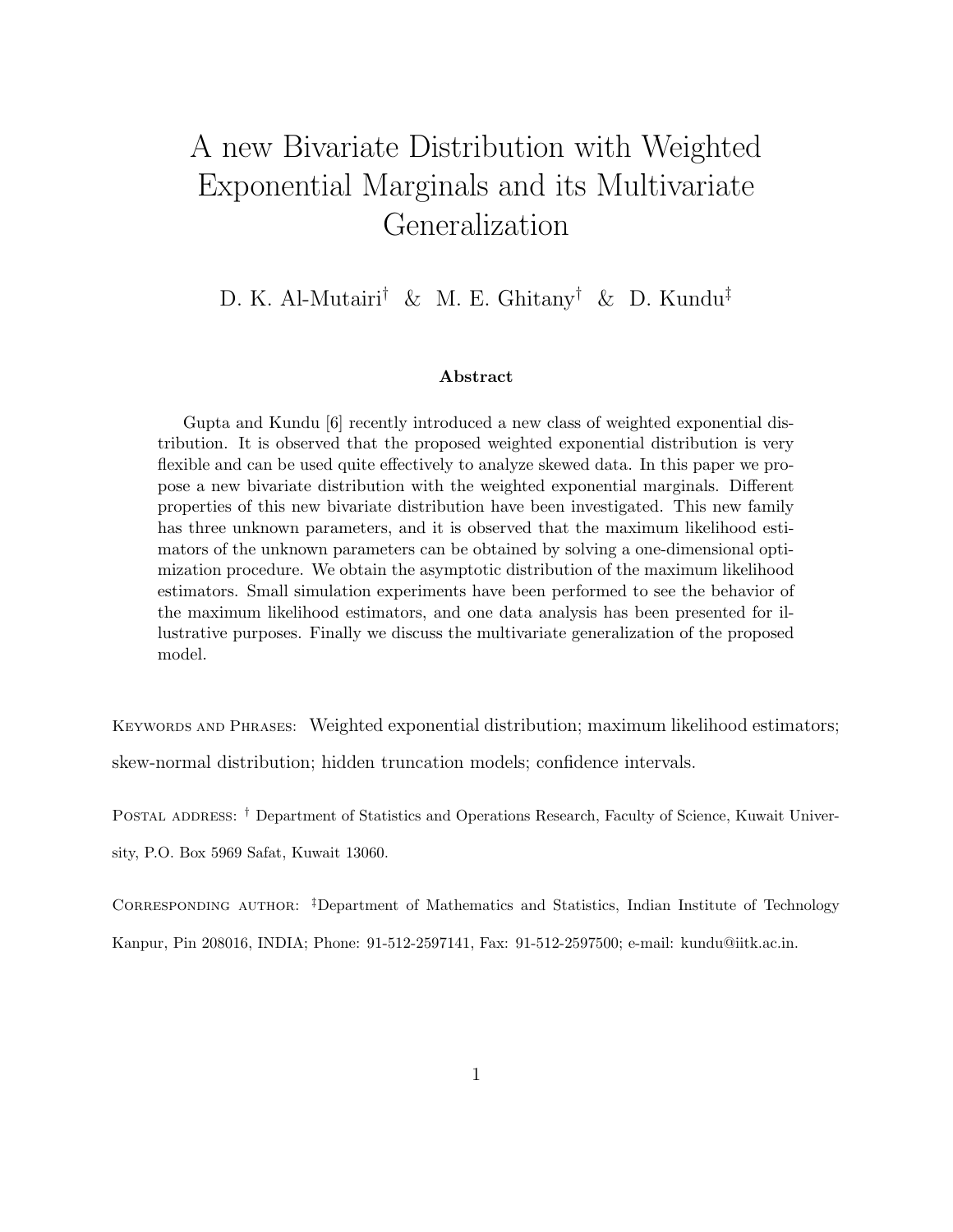### 1 INTRODUCTION

Azzalini [2]'s skew-normal distribution has received considerable attention in recent times and it has been used quite successfully to analyze skew data sets. Azzalini [2] in his seminal paper first introduced a shape parameter to a normal distribution. Since then extensive work has been done to introduce shape parameter to different symmetric distributions. See for example the recent edited monograph by Genton [5] in this respect. Interestingly, although extensive work has been done to introduce shape parameter to a symmetric distribution, but not much attention has been paid to introduce an extra shape parameter to a skewed distribution. Recently, Gupta and Kundu [6] adopt the similar approach as of Azzalini [2] and introduce a shape parameter to an exponential distribution and they name it as a weighted exponential (WE) distribution. They study different properties of this two-parameter WE distribution and study their inferential procedures. It is observed that the proposed WE distribution has several interesting properties and it can be used quite effectively to analyze skewed data. In many situation, it may perform better than the well known gamma, lognormal, Weibull or generalized exponential distributions, see Gupta and Kundu [6].

The main aim of this paper is to consider a new bivariate absolute continuous distribution whose marginals are WE distributions. We call this new bivariate distribution as the bivariate distribution with the weighted exponential marginals and we will denote it by BWE. The BWE has three parameters, similarly as the Block and Basu's [3] bivariate exponential distribution. Here also there are two scale parameters and one shape parameter. It has also several interesting properties. It has some other nice interpretations also. The generation of random samples from the BWE is quite straight forward, which makes it very convenient to perform the simulation experiments or parametric bootstrapping.

The cumulative distribution function and also the joint moment generating function can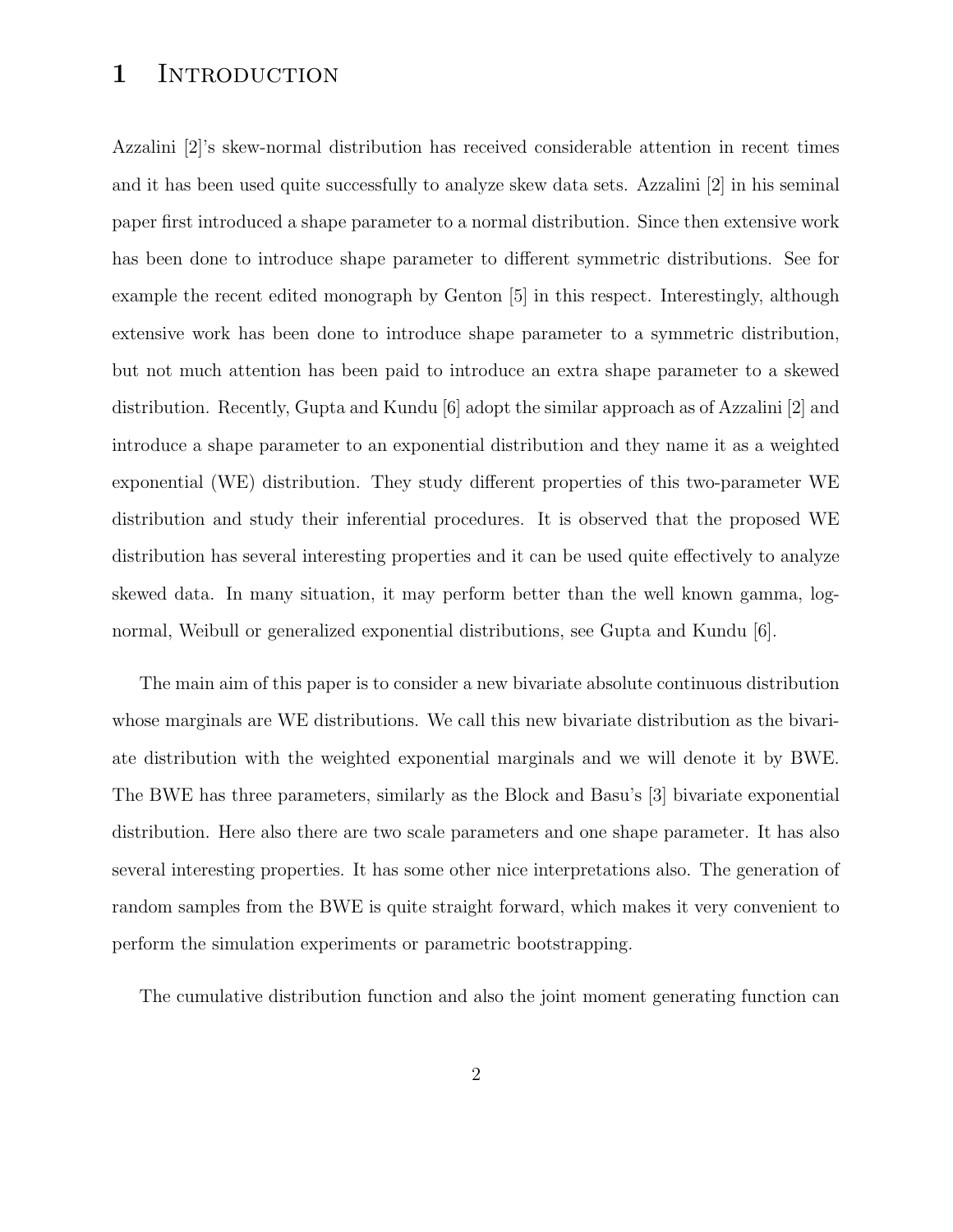be obtained in explicit forms. The single and product moments of the BWE can be obtained explicitly. The conditional distribution and different moments of the conditional distributions have been derived. It is observed that the correlation between the two components is always positive and it can vary between 0 and 1. The distribution of the convolutions of n identically distributed BWE random variables has been investigated, and it is observed that the joint probability density function of the convolution can be expressed explicitly.

The maximum likelihood estimators (MLEs) of the unknown parameters can be obtained by solving a one-dimensional optimization problem. The asymptotic distribution of the MLEs have been derived. Monte Carlo simulations have been performed to see the behavior of the MLEs, and one data analysis has been performed for illustrative purposes. The multivariate generalization is also quite straight forward, and can be developed along the same lines as done here for the bivariate case.

The rest of the paper is organized as follows. In section 2, we briefly describe the WE distribution. In section 3 we introduce the BWE. Different properties are discussed in section 4. The MLEs and their properties are discussed in section 5. In section 6 we present the simulation and one data analysis results. Multivariate generalization has been suggested in section 7, and finally we conclude the paper in section 8.

## 2 WEIGHTED EXPONENTIAL DISTRIBUTION

The random variable X is said to have a weighted exponential (WE) distribution with the shape and scale parameters as  $\alpha > 0$  and  $\lambda > 0$  respectively, if it has the following probability density (PDF)

$$
f_X(x; \alpha, \lambda) = \frac{\alpha + 1}{\alpha} \lambda e^{-\lambda x} \left( 1 - e^{-\alpha \lambda x} \right), \quad x \ge 0.
$$
 (1)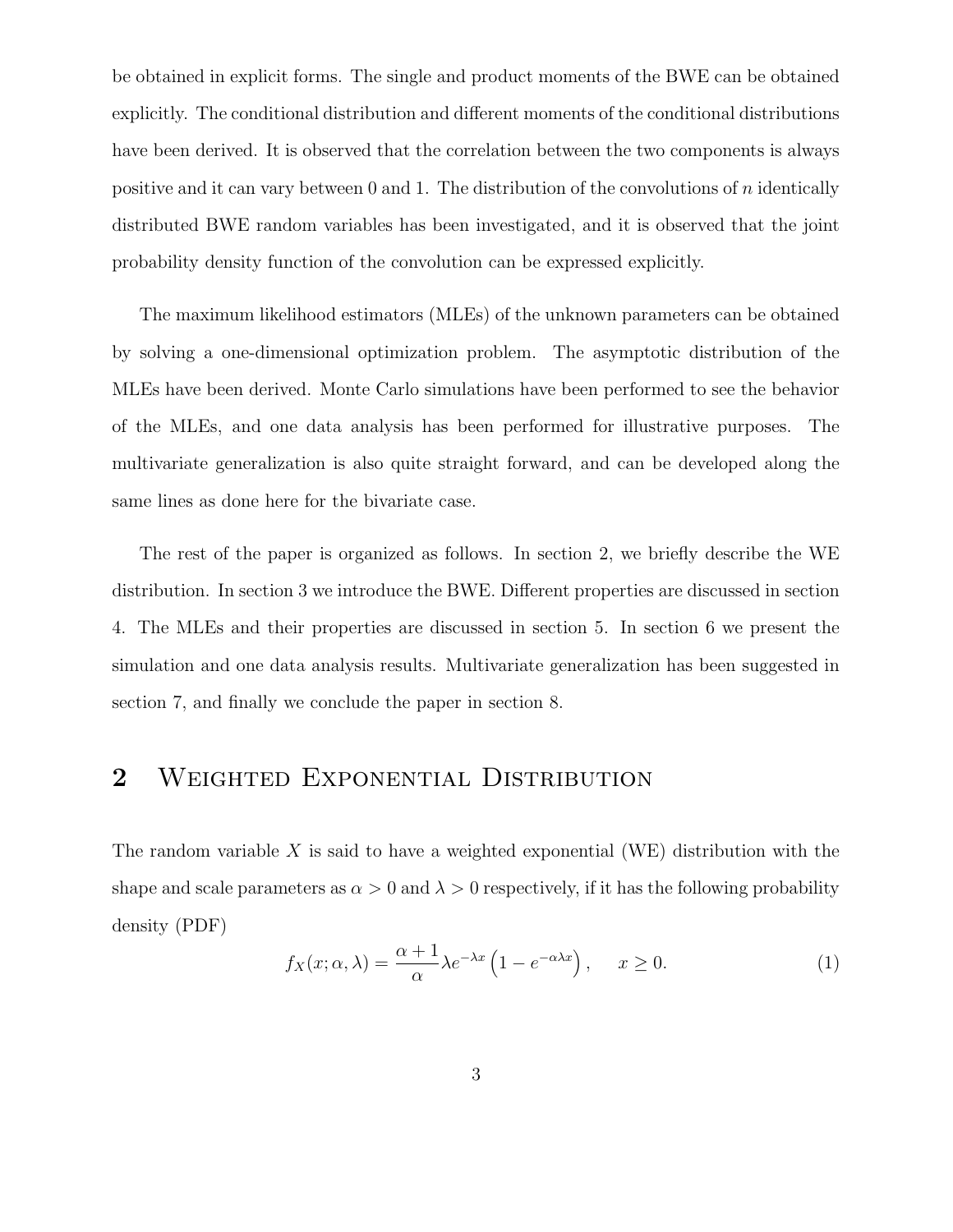The corresponding cumulative distribution function (CDF) for  $x \geq 0$ , becomes;

$$
F_X(x; \alpha, \lambda) = \frac{\alpha + 1}{\alpha} \left[ 1 - e^{-\lambda x} - \frac{1}{\alpha + 1} \left( 1 - e^{-(\alpha + 1)\lambda x} \right) \right].
$$
 (2)

From now on a WE distribution with the shape and scale parameters as  $\alpha$  and  $\lambda$  respectively will be denoted  $WE(\alpha, \lambda)$ .

Note that the  $WE(\alpha, \lambda)$  can be obtained exactly the same way Azzalini [2] obtained the skew-normal distribution from two *i.i.d.* normal distributions. Suppose  $X_1$  and  $X_2$  are *i.i.d.*  $\exp(\lambda)$ , *i.e.* an exponential random variable with mean  $\frac{1}{\lambda}$  $\frac{1}{\lambda}$ , then for  $\alpha > 0$  consider a new random variable  $X = X_1$ , if  $\alpha X_1 \geq X_2$ . Then X follows WE( $\alpha, \lambda$ ).

It is observed that the PDF of  $WE(\alpha, \lambda)$  is unimodal, and it has increasing hazard rate for all values of  $\alpha$ . The shapes of the PDFs of the WE distribution are very similar to the corresponding shapes of the PDFs of the well studied Weibull, gamma, log-normal and generalized exponential distributions. Therefore, it can be used quite effectively to analyze positively skewed data, and it can be used quite conveniently for censored data also, which often arises in practice.

It is interesting to observe that the WE model can be observed as a hidden truncation model in the sense of Arnold and Beaver [1]. Moreover, if  $U$  and  $V$  are two independent exponential random variables with mean 1  $\frac{1}{\lambda}$  and  $\frac{1}{\lambda(1-\lambda)}$  $\frac{1}{\lambda(1+\alpha)}$  respectively, then it can be seen that

$$
X \stackrel{d}{=} U + V,\tag{3}
$$

here  $\stackrel{d}{=}$  means equal in distribution. The above (3) representation of X is very useful to generate data from the WE distribution. For several other interesting properties and interpretations, the readers are referred to the original paper by Gupta and Kundu [6]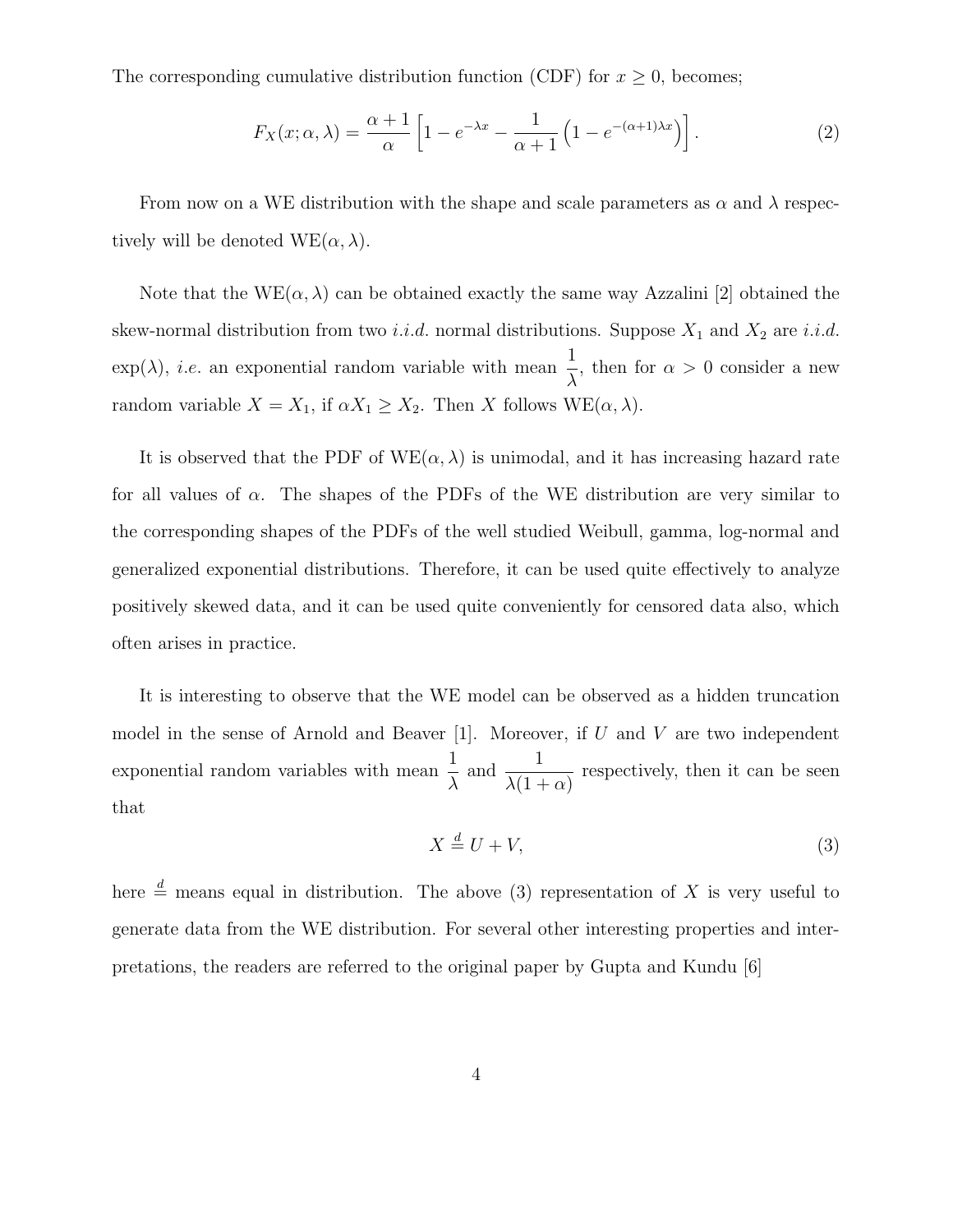# 3 Bivariate Distribution with Weighted Exponential Marginals

In this section we introduce the BWE and provide its joint cumulative distribution function (CDF) and the joint probability density function (PDF). Suppose  $X_1$  follows (∼) exp( $\lambda_1$ ),  $X_2 \sim \exp(\lambda_2)$  and  $X_3 \sim \exp(1)$ . For any  $\lambda_3 > 0$ , consider the following bivariate random variables  $X = X_1$  and  $Y = X_2$ , if  $\lambda_3 X_1 \ge X_3$  and  $\lambda_3 X_2 \ge X_3$ , *i.e.*  $X_3 \le \lambda_3 \min\{X_1, X_2\}$ . The new bivariate random variables  $(X, Y)$  is called BWE with parameters  $\lambda_1, \lambda_2, \lambda_3$ , and it will be denoted by  $BWE(\lambda_1, \lambda_2, \lambda_3)$ . The joint CDF and the joint PDF can be obtained as follows.

**Theorem 3.1:** If  $(X, Y) \sim BWE(\lambda_1, \lambda_2, \lambda_3)$ , then the joint CDF of  $(X, Y)$  is

$$
F_{X,Y}(x,y) = \left(1 - e^{-\lambda z}\right) - \frac{\lambda}{\lambda_1 + \lambda_3} e^{-\lambda_2 y} \left(1 - e^{-(\lambda_1 + \lambda_3)z}\right) - \frac{\lambda}{\lambda_2 + \lambda_3} e^{-\lambda_1 x} \left(1 - e^{-(\lambda_2 + \lambda_3)z}\right) + \frac{\lambda}{\lambda_3} e^{-\lambda_1 x} e^{-\lambda_2 y} \left(1 - e^{-\lambda_3 z}\right),\tag{4}
$$

where  $z = \min\{x, y\}$  and  $\lambda = \lambda_1 + \lambda_2 + \lambda_3$ .

PROOF: Note that,

$$
F_{X,Y}(x,y) = P(X \le x, Y \le y) = P(X_1 \le x, X_2 \le y | \lambda_3 X_1 > X_3, \lambda_3 X_2 > X_3)
$$
  
= 
$$
\frac{P(X_3 < \lambda_3 X_1 \le \lambda_3 x, X_3 < \lambda_3 X_2 \le \lambda_3 y)}{P(\lambda_3 X_1 > X_3, \lambda_3 X_2 > X_3)}.
$$
 (5)

Since the numerator of the right hand side of (5) is

$$
\int_0^{\lambda_3 z} e^{-u} \left( e^{-\frac{\lambda_1 u}{\lambda_3}} - e^{-\lambda_1 x} \right) \left( e^{-\frac{\lambda_2 u}{\lambda_3}} - e^{-\lambda_2 y} \right) du \tag{6}
$$

and the denominator is

$$
\int_0^\infty \left( e^{-u} e^{-\frac{\lambda_1 u}{\lambda_3}} e^{-\frac{\lambda_2 u}{\lambda_3}} \right) du = \frac{\lambda_3}{\lambda},\tag{7}
$$

the result follows after simplifications.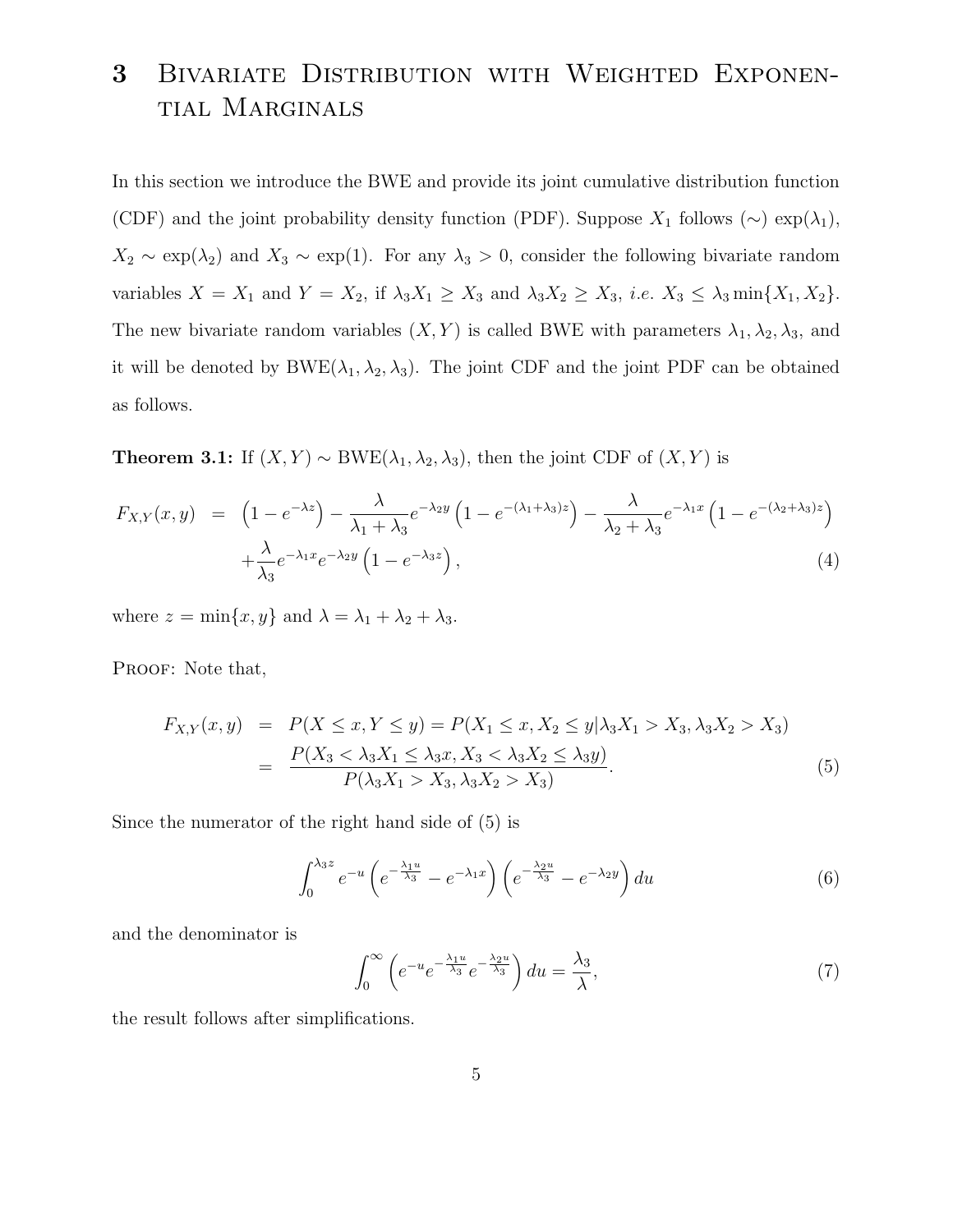**Theorem 3.2:** Suppose  $(X, Y)$  ∼ BWE( $\lambda_1, \lambda_2, \lambda_3$ ) and z is same as before.

(a) The joint PDF of X and Y for  $x > 0$  and  $y > 0$ , is

$$
f_{X,Y}(x,y) = \frac{\lambda \lambda_1 \lambda_2}{\lambda_3} e^{-\lambda_1 x} e^{-\lambda_2 y} \left( 1 - e^{-\lambda_3 z} \right). \tag{8}
$$

(b)  $X \sim \text{WE} \left( \frac{\lambda_2 + \lambda_3}{\lambda_1} \right)$  $\lambda_1$  $, \lambda_1$  $\bigg), \quad Y \sim \text{WE} \left( \frac{\lambda_1 + \lambda_3}{\lambda_2} \right)$  $\lambda_2$  $,\lambda_2$ ! . (c) The conditional PDF of X given  $Y = y$  is

$$
f_{X|Y=y}(x) = \frac{\lambda_1(\lambda_1 + \lambda_3)}{\lambda_3(1 - e^{-(\lambda_1 + \lambda_3)y})} e^{-\lambda_1 x} \left(1 - e^{-\lambda_3 z}\right).
$$
 (9)

(d) The conditional moment generating function of X given  $Y = y$  for  $|t| < \lambda_1$ , is

$$
E(e^{tX}|Y=y) = \frac{\lambda_1(\lambda_1 + \lambda_3)}{\lambda_3 (1 - e^{-(\lambda_1 + \lambda_3)y})} \left[ \frac{1}{\lambda_1 - t} \left( 1 - e^{-(\lambda_1 - t)} \right) - \frac{1}{\lambda_1 + \lambda_3 - t} \left( 1 - e^{-(\lambda_1 + \lambda_3 - t)y} \right) + \left( 1 - e^{-\lambda_3 y} \right) \frac{e^{-(\lambda_1 - t)}}{1 - e^{-\lambda_3 y}} \right].
$$
\n(10)

**PROOF:** (a) Can be obtained by observing the fact  $f_{X,Y}(x, y) = \frac{\partial^2 f}{\partial x \partial y}$  $\frac{\partial}{\partial x \partial y} F_{X,Y}(x, y)$ . The proofs of (b), (c) and (d) are quite routine and therefore they are omitted.

Before progressing further, we would like to mention how the BWE may occur in practice. Suppose a system has two components. Each component is subject to independent stress say  $X_1$  and  $X_2$  respectively. Moreover,  $X_1$  and  $X_2$  are observed only if  $X_1 \ge cX_3$  and  $X_2 \ge cX_3$ for some  $c > 0$ . Here  $X_3$  is a random threshold and it is independent of  $X_1$  and  $X_2$ . The observed  $(X_1, X_2)$  has BWE distribution if  $X_1, X_2$  and  $X_3$  are independent exponential random variables.

The contour plots of  $f_{X,Y}(x, y)$  for different values of  $\lambda_1$ ,  $\lambda_2$  and  $\lambda_3$  are provided in Figure 1. From Figure 1, it is clear that the joint PDF can take different shapes and therefore BWE can be used quite effectively to analyze skewed bivariate data sets. The following result indicates that the joint PDF of  $(X, Y)$  is unimodal.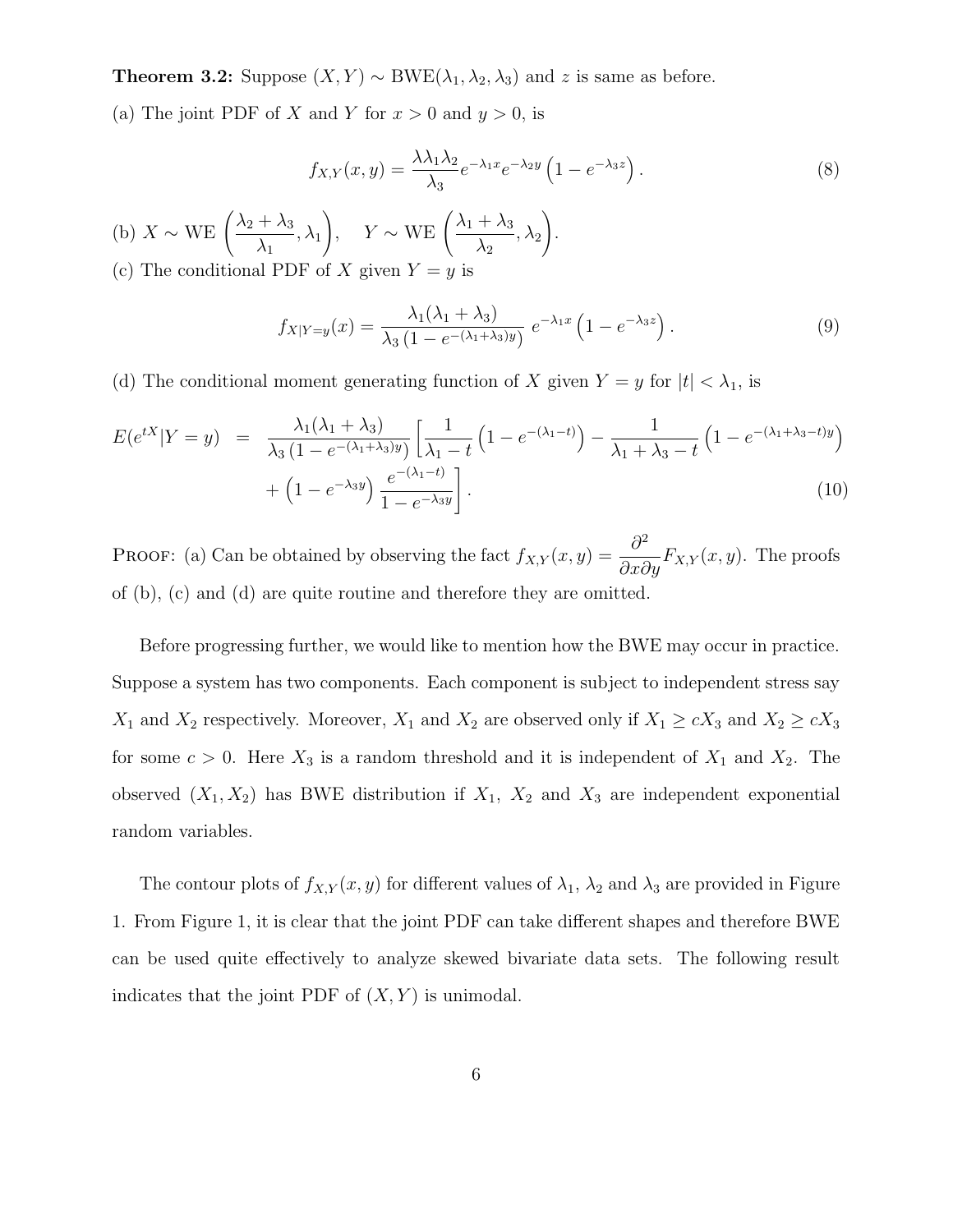

3 4 *y* 3 4 *y*



Figure 1: Contour plots of the joint PDF for  $(\lambda_1, \lambda_2, \lambda_3)$ : (a)  $(0.5, 1, 0.25)$  (b)  $(0.5, 1, 1)$ (c) (0.5, 1, 4) (d) (1, 1, 0.25) (e) (1, 1, 1) (f) (1, 1, 4).

**Theorem 3.3:** For all  $\lambda_1, \lambda_2, \lambda_3 > 0$ ,  $f_{X,Y}(x, y)$  is unimodal in  $x, y > 0$ . The mode occurs at the point  $(x_0, y_0)$  where

$$
x_0 = y_0 = \frac{1}{\lambda_3} \ln \left( 1 + \frac{\lambda_3}{\lambda_1 + \lambda_2} \right).
$$

PROOF. Consider the following three cases:

4

*y*

Case 1. Consider the region  $R_1 = \{(x, y) : 0 < x < y\}$  where

$$
f_{X,Y}(x,y) = \frac{\lambda \lambda_1 \lambda_2}{\lambda_3} e^{-\lambda_1 x} e^{-\lambda_2 y} (1 - e^{-\lambda_3 x}), \qquad x < y.
$$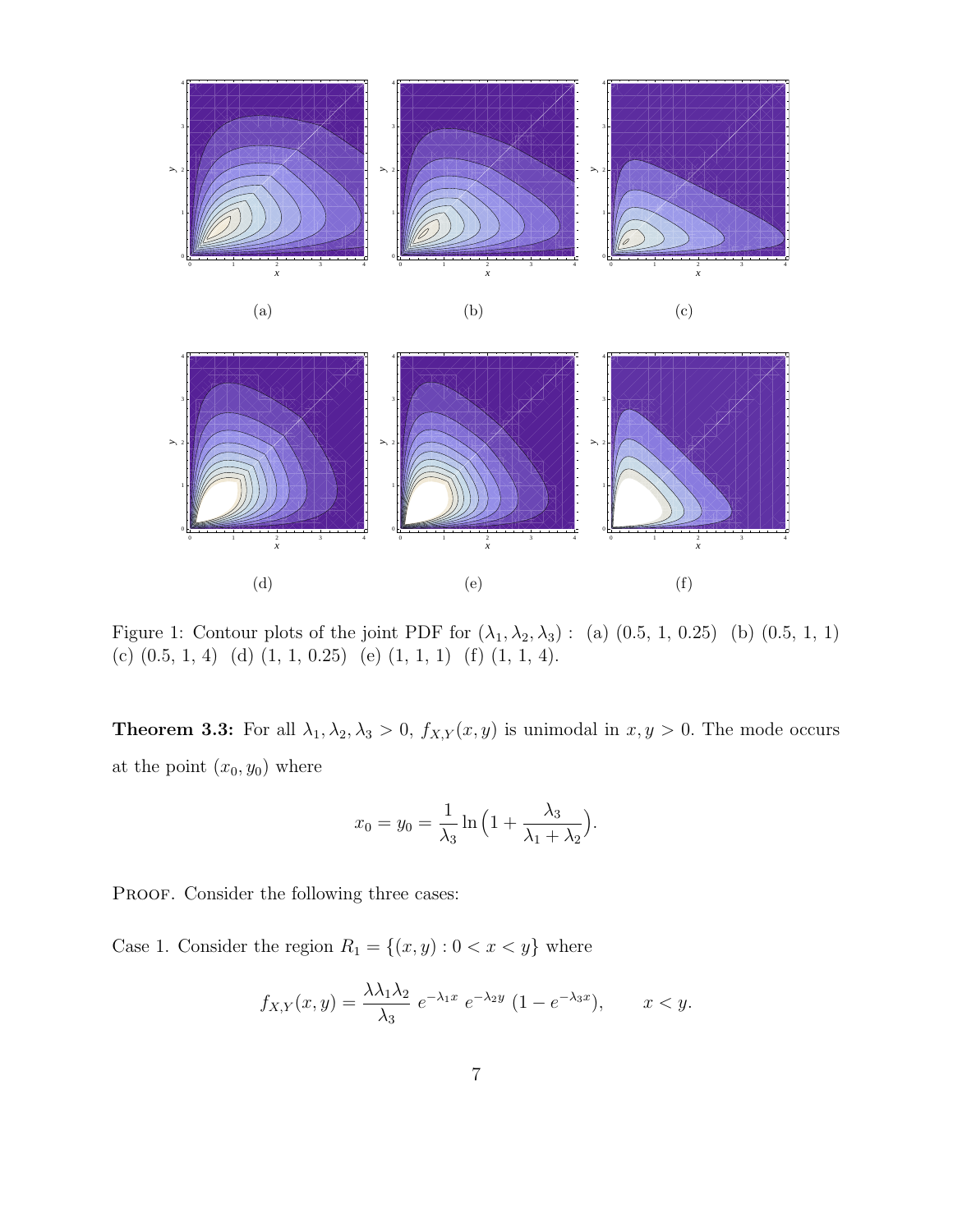The first partial derivative of  $f_{X,Y}(x, y)$  are given by

$$
\frac{\partial f_{X,Y}(x,y)}{\partial x} = -\frac{\lambda \lambda_1 \lambda_2}{\lambda_3} e^{-\lambda_1 x} e^{-\lambda_2 y} [\lambda_1 - (\lambda_1 + \lambda_3) e^{-\lambda_3 x}],
$$
  

$$
\frac{\partial f_{X,Y}(x,y)}{\partial y} = -\frac{\lambda \lambda_1 \lambda_2^2}{\lambda_3} e^{-\lambda_1 x} e^{-\lambda_2 y} (1 - e^{-\lambda_3 x}).
$$

Since  $\frac{\partial f_{X,Y}(x_1,y_1)}{\partial x} = 0$  and  $\frac{\partial f_{X,Y}(x_1,y_1)}{\partial y} = 0$ , respectively, lead to  $x_1 = \frac{1}{\lambda_1}$  $\frac{1}{\lambda_3}$   $\ln(\frac{\lambda_1+\lambda_3}{\lambda_1})$  and  $y_1$  does not exist. That is, there does not exist critical point  $(x_1, y_1)$  in the region  $R_1$ , and hence no local minima or maxima can occur in this region.

Case 2. Consider the region  $R_3 = \{(x, y) : x > y > 0\}$  where

$$
f_{X,Y}(x,y) = \frac{\lambda \lambda_1 \lambda_2}{\lambda_3} e^{-\lambda_1 x} e^{-\lambda_2 y} (1 - e^{-\lambda_3 y}), \qquad x > y.
$$

By symmetry, as in case 1, there does not exist critical point  $(x_2, y_2)$  in the region  $R_2$ , and hence no local minima or maxima can occur in this region.

Case 3. Consider the region  $R_3 = \{(x, y) : x = y > 0\}$  where

$$
f_{X,Y}(x,x) = \frac{\lambda \lambda_1 \lambda_2}{\lambda_3} e^{-(\lambda_1 + \lambda_2)x} (1 - e^{-\lambda_3 x}) = \frac{\lambda_1 \lambda_2}{\lambda_1 + \lambda_2} g(x), \qquad x > 0.
$$

with  $g(x)$  representing the PDF of  $WE(\frac{\lambda_3}{\lambda_4})$  $\lambda_1 + \lambda_2$  $(\lambda_1 + \lambda_2)$ . Gupta and Kundu [6] showed that  $q(x)$  is log-concave, and hence unimodal, with mode at

$$
x_0 = \frac{1}{\lambda_3} \ln \left( 1 + \frac{\lambda_3}{\lambda_1 + \lambda_2} \right).
$$

From the above analysis, we conclude that, for all  $\lambda_1, \lambda_2, \lambda_3 > 0$ ,  $f_{X,Y}(x, y)$  has a unique global maximum at the point  $(x, y) = (x_0, x_0)$ . This completes the proof.

*Remark:* The following table gives the value of  $x_0$  for the 6 parts of Figure 1.

|       | $(\lambda_1, \lambda_2, \lambda_3) \parallel (0.5, 1, 0.25) \parallel (0.5, 1, 1) \parallel (0.5, 1, 4) \parallel (1, 1, 0.25) \parallel (1, 1, 1)$ |                                                                |       |       |       |       |  |
|-------|-----------------------------------------------------------------------------------------------------------------------------------------------------|----------------------------------------------------------------|-------|-------|-------|-------|--|
|       | Fig. 1 (a)                                                                                                                                          | Fig. 1 (b)   Fig. 1 (c)   Fig. 1 (d)   Fig. 1 (e)   Fig. 1 (f) |       |       |       |       |  |
| $x_0$ | 0.617                                                                                                                                               | 0.511                                                          | 0.325 | 0.471 | 0.405 | 0.275 |  |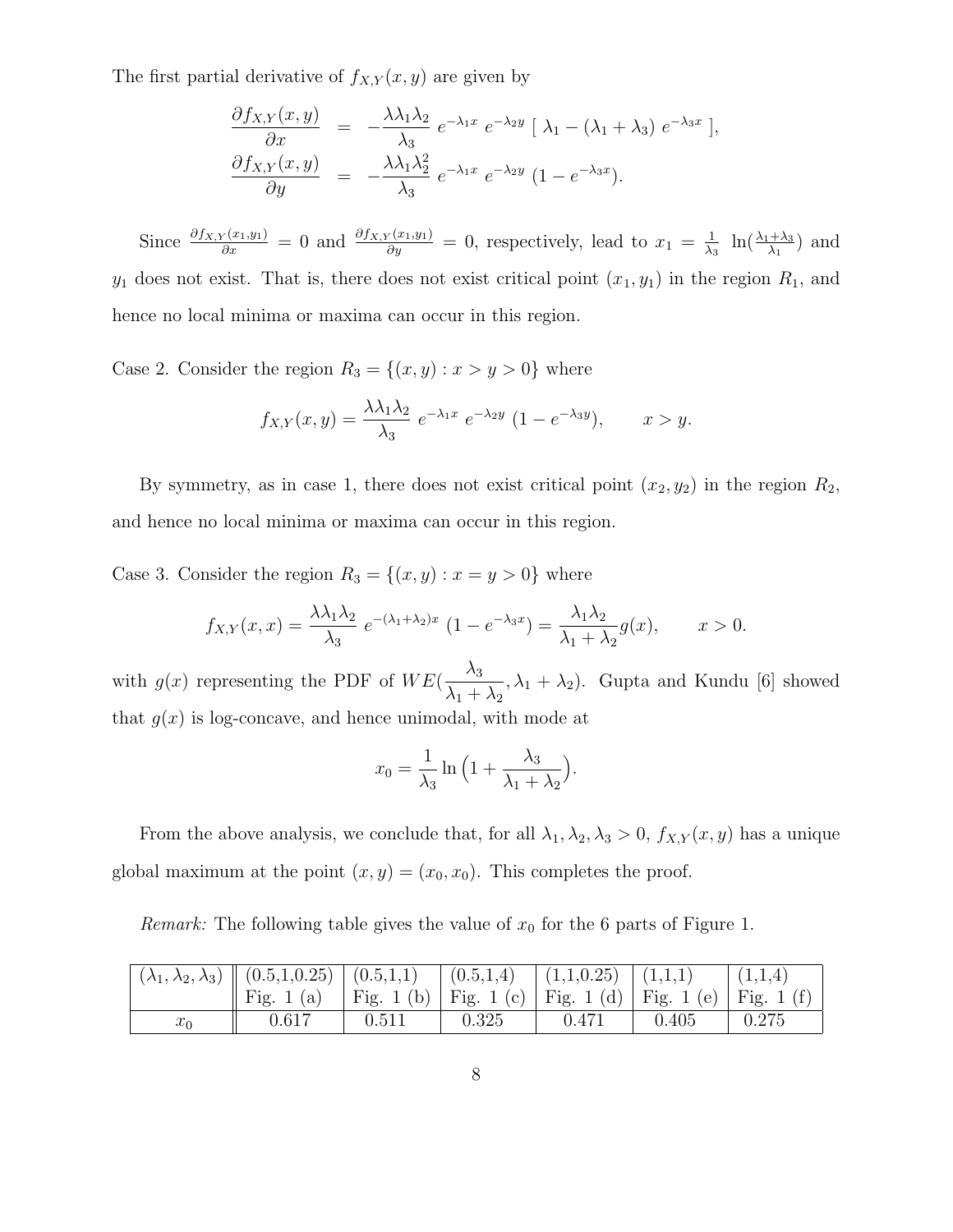# 4 Properties

In this section we discuss different properties of BWE. First we provide joint moment generating function (MGF) and it will be helpful to characterize the BWE.

**Theorem 4.1:** If  $(X, Y) \sim BWE(\lambda_1, \lambda_2, \lambda_3)$ , then the joint MGF of  $(X, Y)$  for  $|t_1| < \lambda_1$  and  $|t_2| < \lambda_2$  is

$$
M_{X,Y}(t_1, t_2) = \left(1 - \frac{t_1}{\lambda_1}\right)^{-1} \left(1 - \frac{t_2}{\lambda_2}\right)^{-1} \left(1 - \frac{t_1 + t_2}{\lambda}\right)^{-1},\tag{11}
$$

where  $\lambda = \lambda_1 + \lambda_2 + \lambda_3$ .

PROOF: Trivial.

From Theorem 4.1, we can easily obtain the joint cumulant generating function as

$$
K_{X,Y}(t_1, t_2) = \ln M_{X,Y}(t_1, t_2) = -\left[\ln\left(1 - \frac{t_1}{\lambda_1}\right) + \ln\left(1 - \frac{t_2}{\lambda_2}\right) + \ln\left(1 - \frac{t_1 + t_2}{\lambda}\right)\right].
$$
 (12)

From the joint cumulant generating function we can easily obtain the means, variances and covariance of  $X$  and  $Y$  as follows;

$$
E(X) = \frac{\partial}{\partial t_1} K_{X,Y}(t_1, 0) \Big|_{t_1=0} = \frac{1}{\lambda_1} + \frac{1}{\lambda}, \qquad E(Y) = \frac{\partial}{\partial t_2} K_{X,Y}(0, t_2) \Big|_{t_2=0} = \frac{1}{\lambda_2} + \frac{1}{\lambda},
$$
  

$$
V(X) = \frac{\partial^2}{\partial t_1^2} K_{X,Y}(t_1, 0) \Big|_{t_1=0} = \frac{1}{\lambda_1^2} + \frac{1}{\lambda^2} \qquad V(Y) = \frac{\partial^2}{\partial t_2^2} K_{X,Y}(0, t_2) \Big|_{t_2=0} = \frac{1}{\lambda_2^2} + \frac{1}{\lambda^2},
$$

and

$$
Cov_{X,Y} = \frac{\partial^2}{\partial t_1 \partial t_2} K_{X,Y}(t_1, t_2) \bigg|_{t_1 = 0, t_2 = 0} = \frac{1}{\lambda^2}.
$$
 (13)

Therefore, the correlation coefficient of  $X$  and  $Y$  becomes

$$
\rho_{X,Y} = \frac{\lambda_1 \lambda_2}{\sqrt{(\lambda^2 + \lambda_1^2)(\lambda^2 + \lambda_2^2)}}.
$$
\n(14)

It is clear that  $\rho_{X,Y}$  is always positive, and it is a decreasing function of  $\lambda_3$ . Moreover, if we take  $\lambda_2 = c\lambda_1$ , then it can be easily seen that  $\rho_{X,Y} \to 1$  as  $c \to \infty$  and  $\lambda_3 \to 0$ .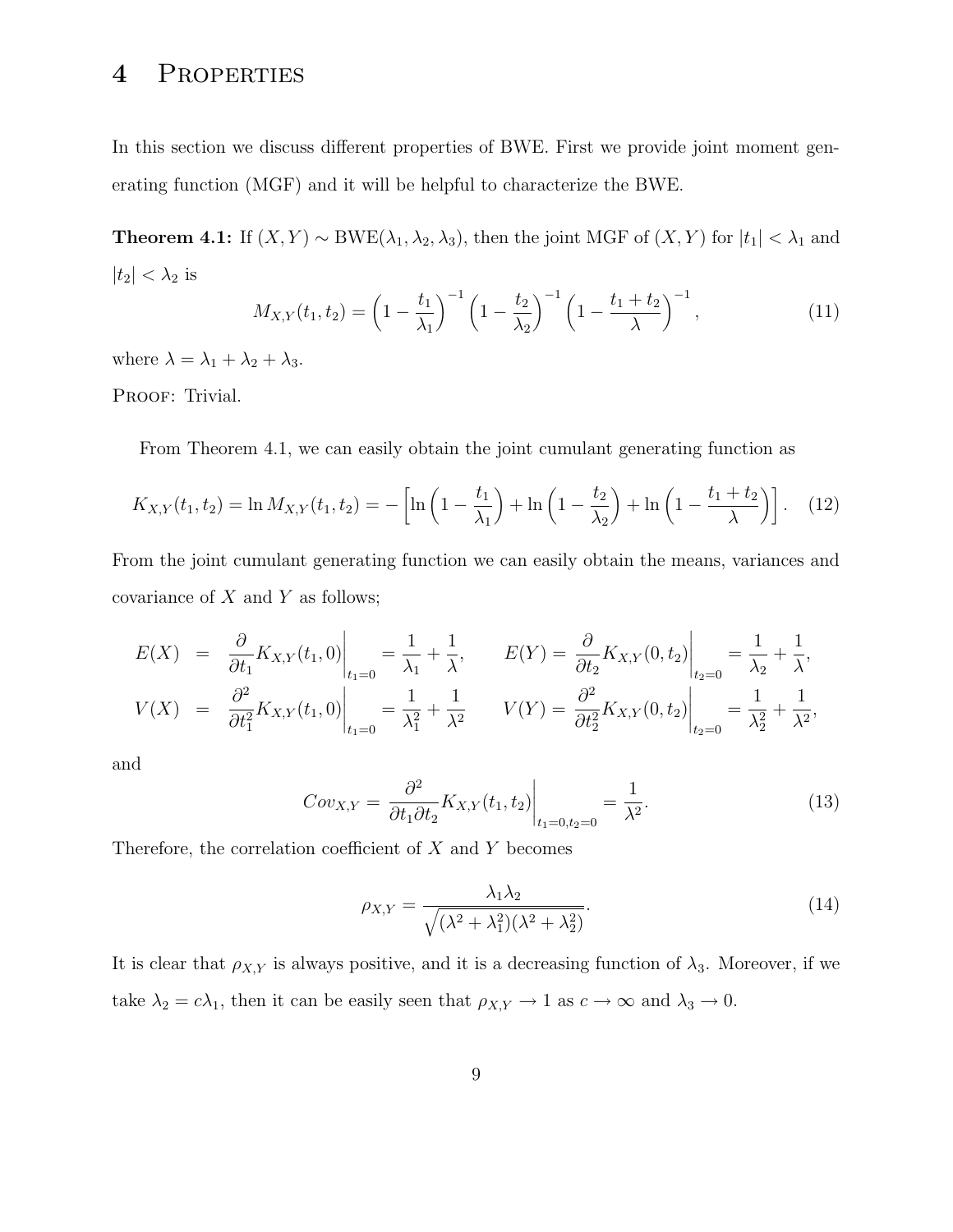Alternative representation or characterization of BWE can be easily obtained from the joint MGF of X and Y. The following corollary provides the alternative representation BWE, which can be easily proved using the joint MGF. The alternative representation becomes very useful in deriving several properties of the BWE.

Corollary 4.1: Suppose  $U_1 \sim \exp(\lambda_1)$ ,  $U_2 \sim \exp(\lambda_2)$  and  $V \sim \exp(\lambda)$  and they are independent. Let us define

$$
X = U_1 + V, \text{ and } Y = U_2 + V,
$$
 (15)

then  $(X, Y) \sim BWE(\lambda_1, \lambda_2, \lambda_3)$ .

From the Corollary 4.1, it is clear that  $V$  plays the role of dependence between  $X$  and Y. The representation (15) is very useful to generate BWE. Moreover, it can be used to establish different properties of BWE. For example, it can be used very easily to compute the product moments of X and Y. Using the fact that if  $U \sim \exp(\theta)$ , then  $E(U^m) = \frac{\Gamma(m+1)}{\theta^m}$  $\frac{\theta^{m-1}}{\theta^m},$ it easily follows from the Binomial expansion that

$$
E(X^m Y^n) = E(U_1 + V)^m (U_2 + V)^n = \sum_{i=0}^m \sum_{j=0}^n {m \choose i} {n \choose j} E(U_1^i) E(U_2^j) E(V^{m+n-i-j})
$$
  
= 
$$
\sum_{i=0}^m \sum_{j=0}^n {m \choose i} {n \choose j} \frac{\Gamma(i+1)}{\lambda_1^i} \frac{\Gamma(j+1)}{\lambda_2^j} \frac{\Gamma(n+m-i-j+1)}{\lambda^{n+m-i-j}}.
$$

Here  $m$  and  $n$  are non-negative integers.

The stress-strength parameter  $R = P(Y > X)$  also can be obtained using (15) as follows;

$$
R = P(Y > X) = P(U_2 > U_1) = \frac{\lambda_2}{\lambda_1 + \lambda_2}.
$$
\n(16)

We also have the following convolution properties of the  $n$  *i.i.d.* random variable from BWE. Suppose  $(X_i, Y_i) \sim BWE(\lambda_1, \lambda_2, \lambda_3)$ , then

$$
(S, T) = \left(\sum_{i=1}^{n} X_i, \sum_{i=1}^{n} Y_i\right) \stackrel{d}{=} (P + R, Q + R), \tag{17}
$$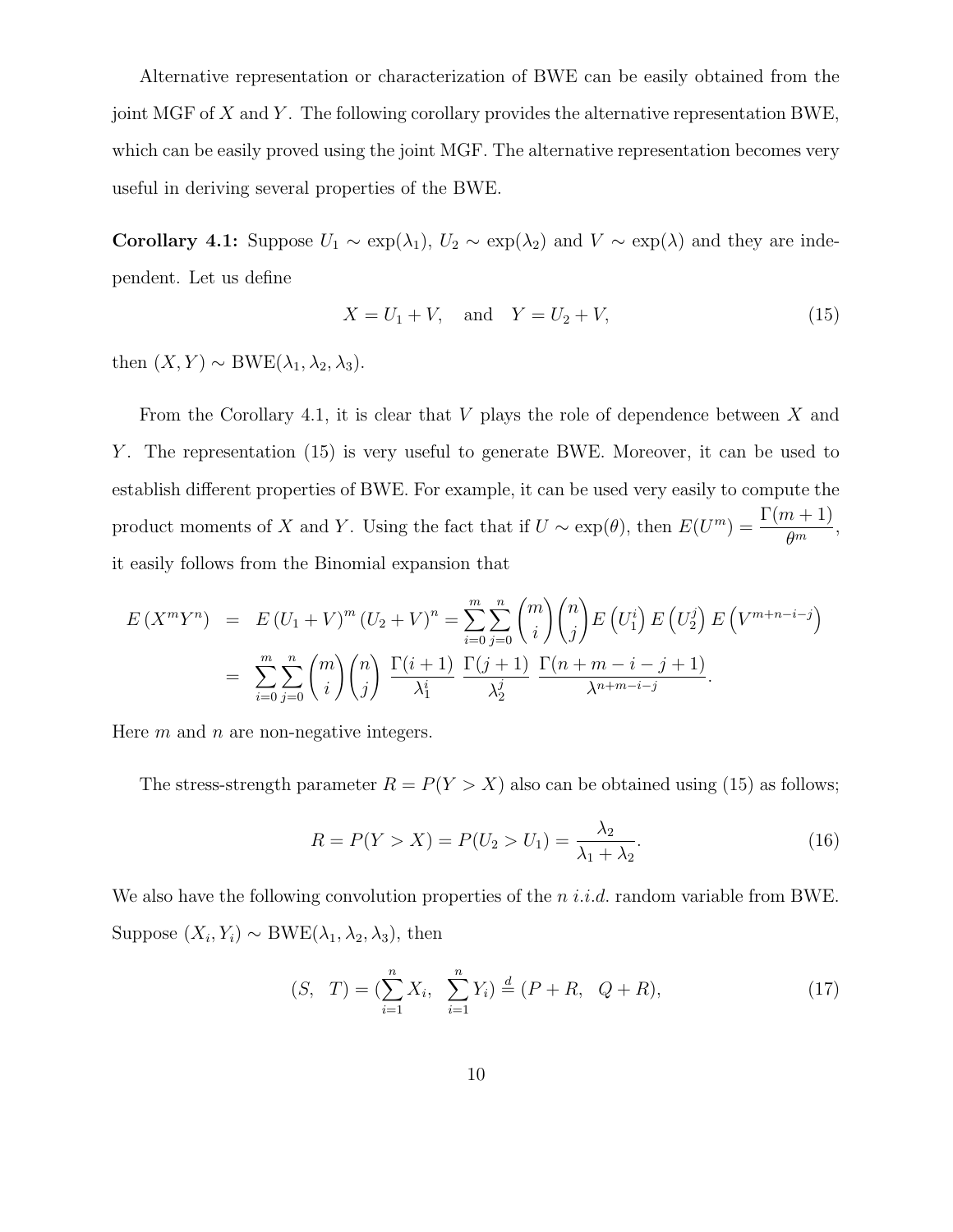here  $\stackrel{d}{=}$  means equal in distribution, and P ∼ gamma $(n, \lambda_1)$ , Q ∼ gamma $(n, \lambda_2)$ , R ∼  $\text{gamma}(n, \lambda_3)$  and they are independently distributed. For completeness purposes we provide the joint PDF of  $(S, T)$  in the integral form as follows:

$$
f_{S,T}(x,y) = \frac{(\lambda_1 \lambda_2 \lambda_3)^n}{(\Gamma(n))^3} e^{-\lambda_1 x} e^{-\lambda_2 y} \int_0^{\min\{x,y\}} (x-z)^{n-1} (y-z)^{n-1} z^{n-1} e^{-\lambda_3 z} dz.
$$
 (18)

Note that (18) can be written as a finite sum, but it has not attempted here. Now we provide the following total positivity result of BWE.

**Theorem 4.2:** If  $(X, Y) \sim BWE(\lambda_1, \lambda_2, \lambda_3)$ , then  $(X, Y)$  has total positivity of order two  $(TP_2)$  property.

PROOF: Note that  $(X, Y)$  has the TP<sub>2</sub> property if and only if for any  $t_{11}, t_{12}, t_{21}, t_{22}$ , whenever  $0 < t_{11} < t_{12}$  and  $0 < t_{21} < t_{22}$ , we have

$$
f_{X,Y}(t_{11}, t_{21})f_{X,Y}(t_{12}, t_{22}) - f_{X,Y}(t_{12}, t_{21})f_{X,Y}(t_{11}, t_{22}) \ge 0.
$$
 (19)

Now let us consider different cases separately. For example if  $t_{11} < t_{21} < t_{12} < t_{22}$ , then the left hand side of (19) becomes

$$
e^{-\lambda_3 t_{21}} - e^{-\lambda_3 t_{12}}.\t(20)
$$

Clearly, (20) is greater than or equal to zero as  $t_{21} < t_{12}$ . The other cases also can be proved along the same manner.

The following properties are very similar to the properties of the Block and Basu's bivariate exponential model, see proposition 5.1 of Block and Basu [3]. The proofs can be obtained using Corollary 4.1.

Theorem 4.3: Suppose  $(X, Y) \sim BWE(\lambda_1, \lambda_2, \lambda_3)$ , then (a) min{X, Y} ~ WE  $\left(\frac{\lambda_3}{\lambda_1 + \lambda_2}\right)$  $\lambda_1 + \lambda_2$  $, \lambda_1 + \lambda_2$ ! . (b)  $X - Y$  has the cumulative distribution function  $F_{X-Y}(u) =$  $\sqrt{ }$  $\int$  $\overline{1}$  $\lambda_1$  $\frac{\lambda_1}{\lambda_1 + \lambda_2} e^{\lambda_2 u}$  if  $u \leq 0$  $1-\left(\frac{\lambda_2}{\lambda_1+\lambda_2}\right)$  $\lambda_1+\lambda_2$  $\int e^{-\lambda_1 u}$  if  $u > 0$ .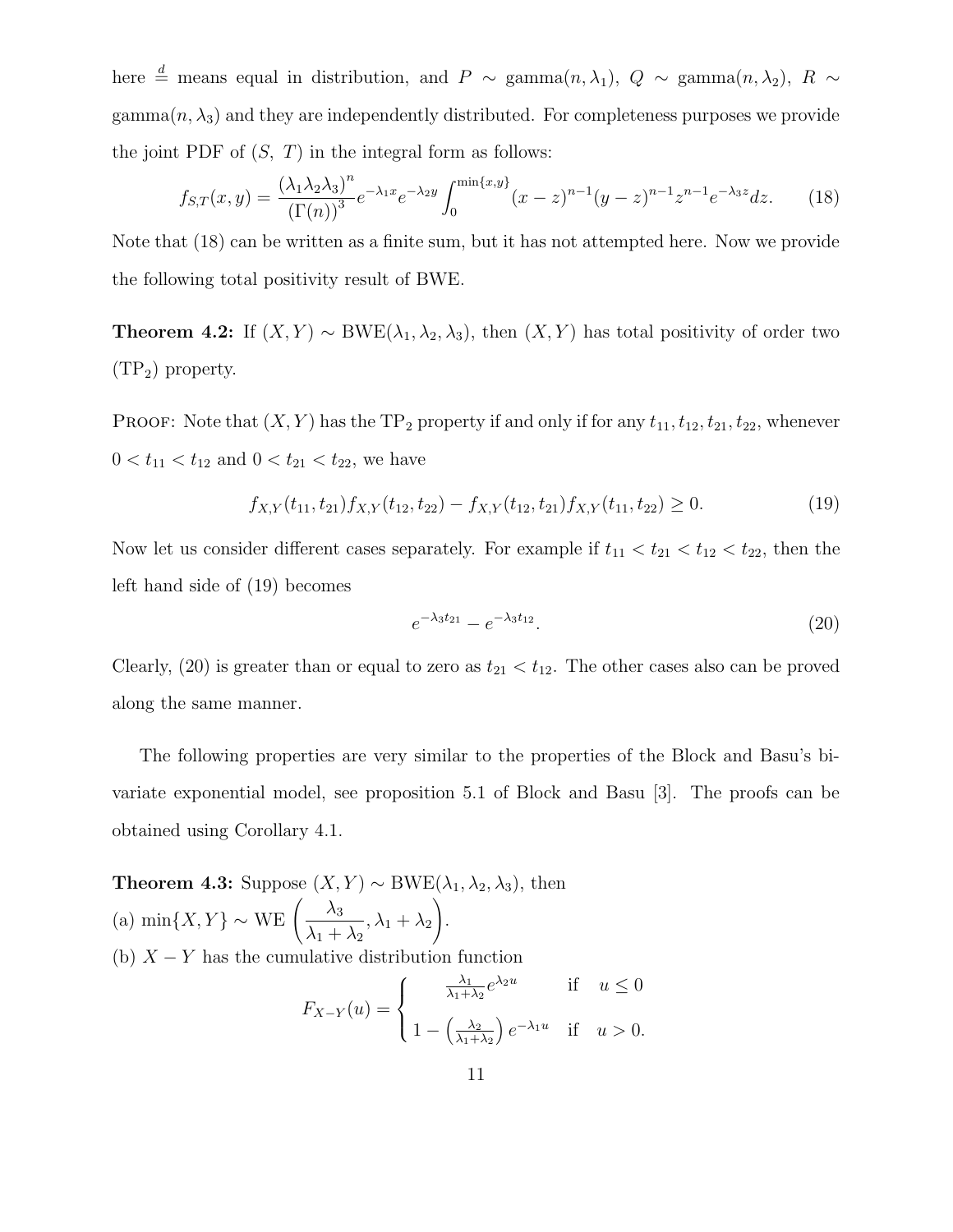(c)  $|X - Y|$  has the cumulative distribution function

$$
G(u) = \frac{\lambda_1}{\lambda_1 + \lambda_2} \left( 1 - e^{-\lambda_2 u} \right) + \frac{\lambda_2}{\lambda_1 + \lambda_2} \left( 1 - e^{-\lambda_1 u} \right), \quad \text{if } u \ge 0.
$$

(d) min $\{X, Y\}$  is independent of  $X - Y$  and also  $|X - Y|$ .

PROOF: (a) Using Corollary 4.1, we will be able to write

$$
\min\{X, Y\} = \min\{U_1, U_2\} + V.
$$

Since  $\min\{U_1, U_2\}$  is also exponential, the result immediately follows.

(b) Note that  $X - Y = U_1 - U_2$ . Now the result can be obtained easily directly, or it can be obtained from proposition 5.1 of Block and Basu [3] by substituting  $\lambda_{12} = 0$ .

(c) Also can be obtained along the same line as (b).

(d) From proposition 5.1 of Block and Basu [3], it is known that  $\min\{U_1, U_2\}$  is independent of  $U_1 - U_2$ . Since V is also independent of  $U_1 - U_2$ , both the results immediately follow.

# 5 Maximum Likelihood Estimation

In this section we discuss the maximum likelihood estimators (MLEs) of the unknown parameters. Based on the observations  $(x_1, y_1), \ldots, (x_n, y_n)$ , from BWE, the MLEs of the unknown parameters can be obtained by maximizing the log-likelihood function. The log-likelihood function of the observed data can be written as

$$
l(\lambda_1, \lambda_2, \lambda_3) = n[\ln \lambda + \ln \lambda_1 + \ln \lambda_2 - \ln \lambda_3 - \lambda_1 \bar{x} - \lambda_2 \bar{y}] + \sum_{i=1}^n \ln \left( 1 - e^{-\lambda_3 z_i} \right), \quad (21)
$$

here  $\bar{x} = \frac{1}{x}$  $\overline{n}$  $\sum_{n=1}^{\infty}$  $i=1$  $x_i, \bar{y} = \frac{1}{x}$  $\overline{n}$  $\sum_{n=1}^{\infty}$  $i=1$  $y_i$ , and  $z_i = \min\{x_i, y_i\}$  for  $i = 1, \ldots n$ . Taking derivatives of (21) with respect to  $\lambda_1$ ,  $\lambda_2$  and  $\lambda_3$ , we obtain the following normal equations:

$$
\frac{1}{\lambda} + \frac{1}{\lambda_1} - \bar{x} = 0 \tag{22}
$$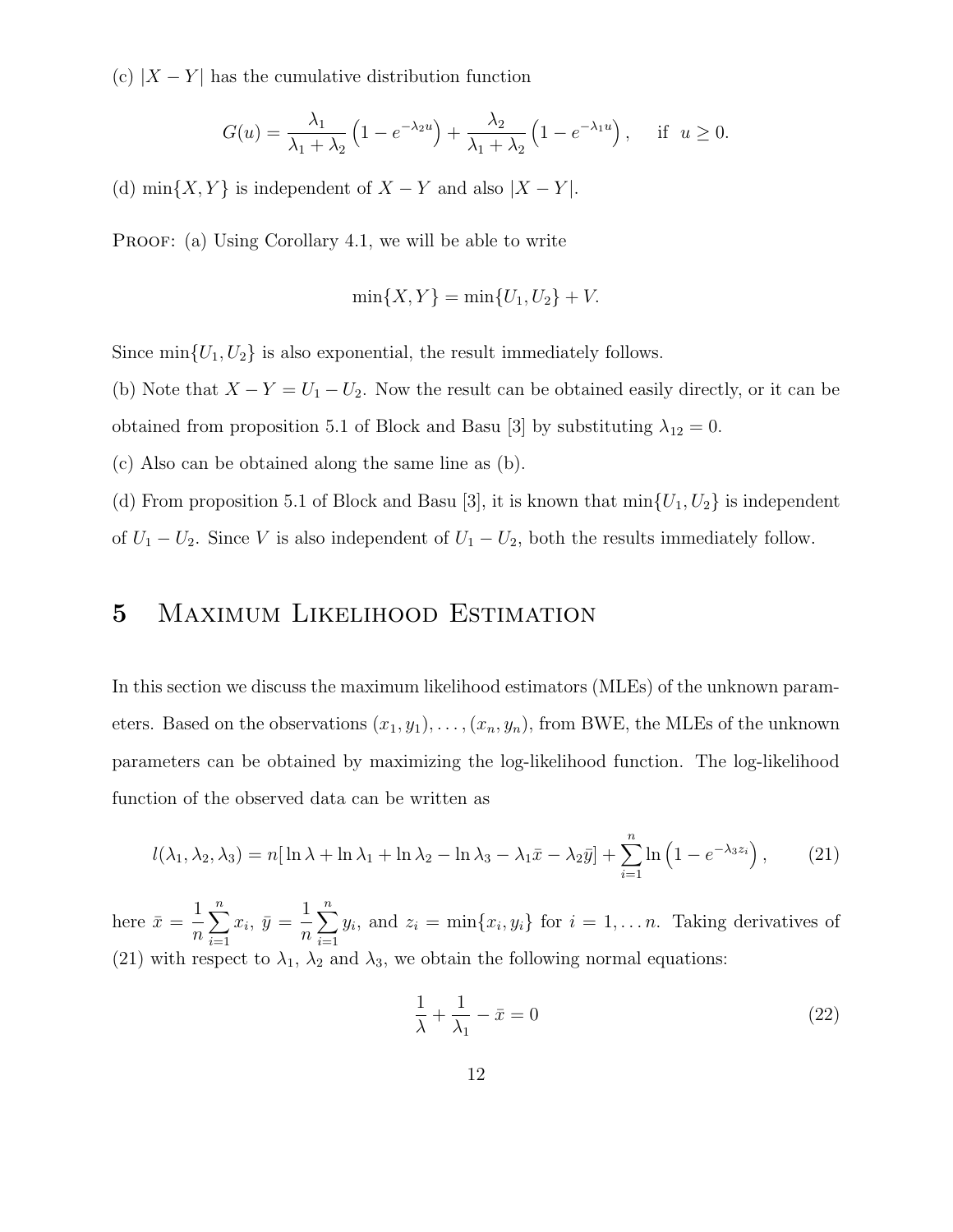$$
\frac{1}{\lambda} + \frac{1}{\lambda_2} - \bar{y} = 0\tag{23}
$$

$$
\frac{1}{\lambda} - \frac{1}{\lambda_3} + \frac{1}{n} \sum_{i=1}^{n} \frac{z_i e^{-\lambda_3 z_i}}{1 - e^{-\lambda_3 z_i}} = 0.
$$
 (24)

Instead of solving  $\lambda_1$ ,  $\lambda_2$  and  $\lambda_3$  from (22), (23) and (24), first we solve  $\lambda_1$  and  $\lambda_2$  as a function of  $\lambda$ . For given  $\lambda$ , the solution for  $\lambda_1$  and  $\lambda_2$  become

$$
\widehat{\lambda}_1(\lambda) = \frac{\lambda}{\lambda \bar{x} - 1} \quad \text{and} \quad \widehat{\lambda}_2(\lambda) = \frac{\lambda}{\lambda \bar{y} - 1}.
$$
 (25)

Substituting  $\hat{\lambda}_1(\lambda)$  and  $\hat{\lambda}_1(\lambda)$  in (24) we obtain the non-linear equation

$$
\frac{1}{\lambda} - \frac{1}{\lambda \left(1 - \frac{1}{\lambda \bar{x} - 1} - \frac{1}{\lambda \bar{y} - 1}\right)} + \frac{1}{n} \sum_{i=1}^{n} \frac{z_i e^{-\lambda \left(1 - \frac{1}{\lambda \bar{x} - 1} - \frac{1}{\lambda \bar{y} - 1}\right) z_i}}{1 - e^{-\lambda \left(1 - \frac{1}{\lambda \bar{x} - 1} - \frac{1}{\lambda \bar{y} - 1}\right) z_i}} = 0.
$$
 (26)

Therefore,  $\lambda$  can be obtained by solving (26), provided  $\lambda_1(\lambda) > 0$ ,  $\lambda_2(\lambda) > 0$  and  $\lambda_3(\lambda) =$  $\lambda - \lambda_1(\lambda) - \lambda_2(\lambda) > 0$ . Alternatively, it can also be obtained by maximizing the profile log-likelihood function of  $\lambda$ , namely  $l(\lambda_1(\lambda), \lambda_2(\lambda), \lambda_3(\lambda))$ , directly as a function of  $\lambda$ , where the range of  $\lambda$  is such that  $\widehat{\lambda}_1(\lambda) > 0$ ,  $\widehat{\lambda}_2(\lambda) > 0$  and  $\widehat{\lambda}_3(\lambda) = \lambda - \widehat{\lambda}_1(\lambda) - \widehat{\lambda}_2(\lambda) > 0$ .

Now we discuss the asymptotic properties of the MLEs. It can be easily seen that the BWE satisfies all the required assumptions for the MLEs to be consistent and asymptotically normal. We have the following result.

**Theorem 5.1:** If  $\lambda_1$ ,  $\lambda_2$  and  $\lambda_3$  are the MLEs of  $\lambda_1$ ,  $\lambda_2$  and  $\lambda_3$  respectively, then

$$
\sqrt{n}\left(\widehat{\lambda}_1-\lambda_1, \ \widehat{\lambda}_2-\lambda_2, \ \widehat{\lambda}_3-\lambda_3\right) \stackrel{d}{\rightarrow} N_3\left(0, I^{-1}\right).
$$

Here  $\stackrel{d}{\rightarrow}$  means convergence in distribution,  $N_3(0, I^{-1})$  is a 3-variate normal distribution with mean 0 and the dispersion matrix  $I^{-1}$ , where the elements of  $I = (I_{ij})$  are as follows:

$$
I_{11} = \frac{1}{\lambda^2} + \frac{1}{\lambda_1^2}, \quad I_{22} = \frac{1}{\lambda^2} + \frac{1}{\lambda_2^2}, \quad I_{33} = \frac{1}{\lambda^2} - \frac{1}{\lambda_3^2} + \frac{\lambda(\lambda_1 + \lambda_2)}{\lambda_3} \int_0^\infty \frac{x^2 e^{-\lambda x}}{1 - e^{-\lambda_3 x}} dx,
$$

$$
I_{ij} = \frac{1}{\lambda^2} \quad \text{for} \quad i \neq j.
$$

PROOF: The proof follows using the standard arguments of a regular family. In calculating the expected Fisher information matrix, part (a) of Theorem 4.3 becomes useful.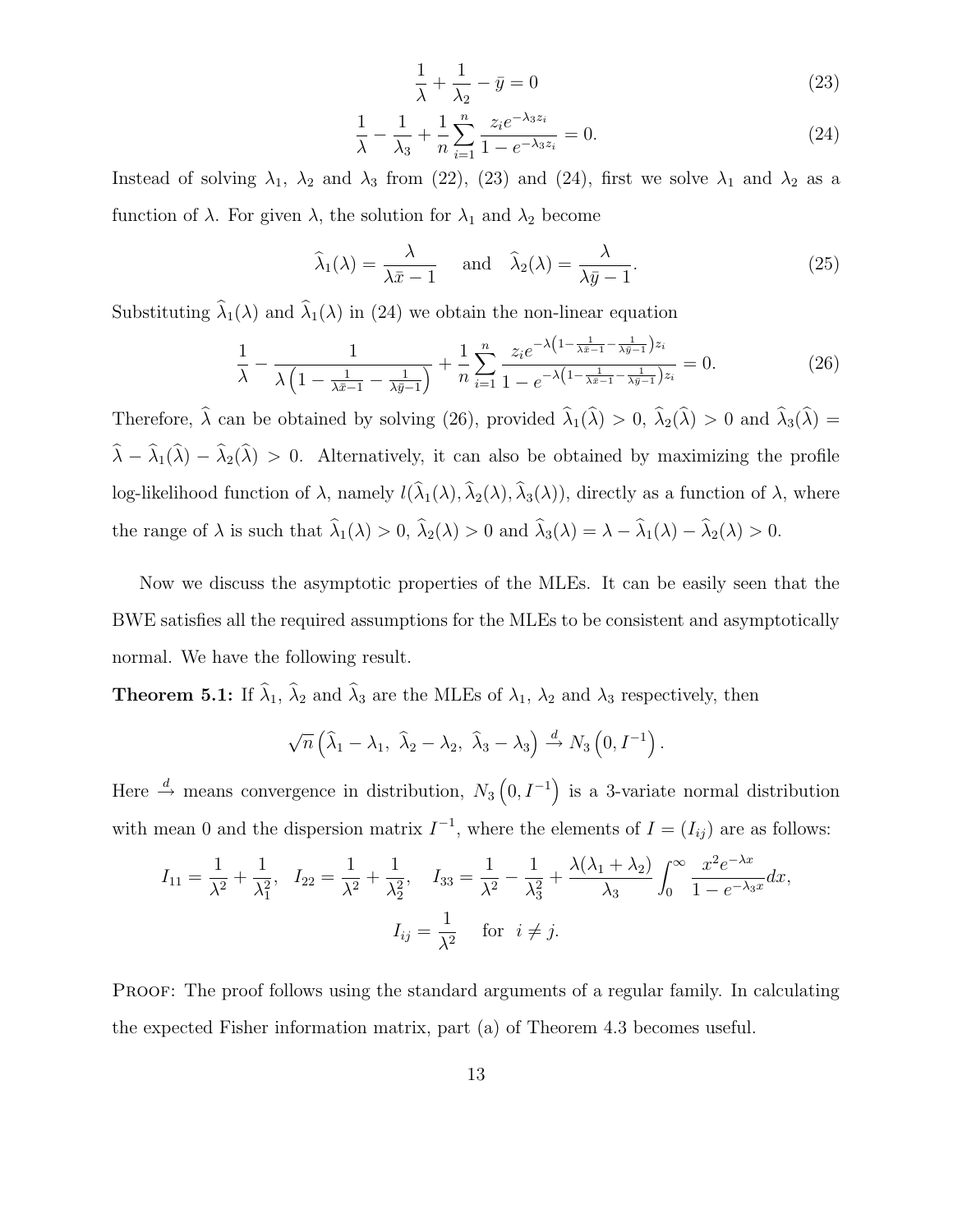# 6 Simulation and Data Analysis

In this section first we present some Monte Carlo simulation results to study the behavior of the MLEs and then present one data analysis results mainly for illustrative purposes.

#### **6.1 SIMULATION RESULTS**

We have performed some small simulation to see the behavior of the MLEs. All the computations are performed with the FORTRAN code and using the random number generator RAN2 of Press *et al.* [7]. We have considered three different sets of model parameters; (1)  $\lambda_1$  $= \lambda_2 = 1.0$ , and  $\lambda_3 = 0.5$ , (2)  $\lambda_1 = \lambda_2 = \lambda_3 = 1.0$  and (3)  $\lambda_1 = \lambda_2 = 1.0$ , and  $\lambda_3 = 2.0$ . In all the three cases we have used  $n = 25, 50, 75$  and 100. We report the average estimates and square root of the mean squared errors based on 1000 replications. The results are reported in the following Table 1.

Some of the points are quite clear from the simulation results. As the sample size increases, the biases and the mean squared errors decrease, which verifies the consistency properties of MLEs. The behavior of  $\hat{\lambda}_1$  and  $\hat{\lambda}_2$  are very similar in nature both in terms of biases and mean squared errors, where as the behavior of  $\hat{\lambda}_3$  is quite different. Moreover, the behavior of  $\hat{\lambda}_1$  and  $\hat{\lambda}_2$  do not depend that much on the true value of  $\lambda_3$ , whereas the mean squared errors of  $\hat{\lambda}_3$  gradually increase as  $\lambda_3$  increases.

#### 6.2 DATA ANALYSIS

The data set represents the scores from twenty five first year graduate students in Probability-I and Inference-I of an premier Institute in India. For both the courses Analysis-I is a prerequisite. It is assumed that the knowledge of Analysis-I affects the scores in both the courses. For simplicity it is further assumed that it affects linearly. Therefore, according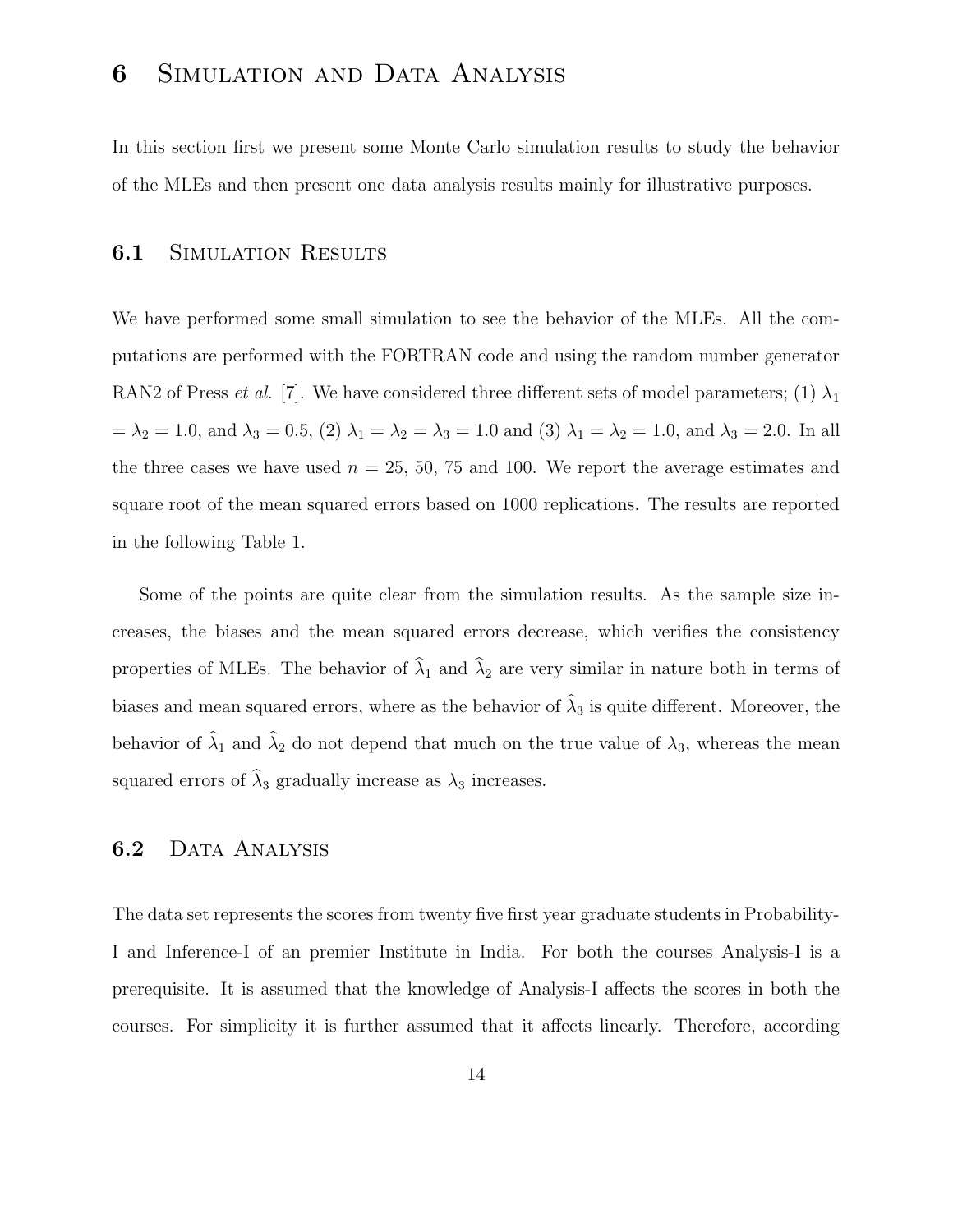Table 1: Average estimates (first row) and the square root of the mean squared errors (second row) are reported. Corresponds to each model, the first, second and third columns represent the results for  $\lambda_1$ ,  $\lambda_2$  and  $\lambda_3$  respectively.

| Model $\rightarrow$ | $\lambda_1 = \lambda_2 = 1 \& \lambda_3 = 0.5$ |        |        | $\lambda_1 = \lambda_2 = \lambda_3 = 1$ |        |        | $\lambda_1 = \lambda_2 = 1 \& \lambda_3 = 2.0$ |        |        |
|---------------------|------------------------------------------------|--------|--------|-----------------------------------------|--------|--------|------------------------------------------------|--------|--------|
|                     |                                                |        |        |                                         |        |        |                                                |        |        |
| $n=25$              | 1.0287                                         | 1.0321 | 0.7217 | 1.0581                                  | 1.0619 | 1.0237 | 1.0912                                         | 1.0956 | 1.6295 |
|                     | 0.2138                                         | 0.2197 | 1.0285 | 0.2337                                  | 0.2410 | 1.1339 | 0.2623                                         | 0.2712 | 1.4277 |
| $n=50$              | 1.0143                                         | 1.0172 | 0.6200 | 1.0329                                  | 1.0359 | 1.0085 | 1.0489                                         | 1.0523 | 1.7993 |
|                     | 0.1493                                         | 0.1552 | 0.8250 | 0.1632                                  | 0.1688 | 0.9788 | 0.1762                                         | 0.1820 | 1.2342 |
| $n=75$              | 1.0153                                         | 1.0118 | 0.5677 | 1.0291                                  | 1.0256 | 0.9962 | 1.0389                                         | 1.0356 | 1.8499 |
|                     | 0.1232                                         | 0.1241 | 0.6724 | 0.1341                                  | 0.1348 | 0.8690 | 0.1393                                         | 0.1410 | 1.0878 |
| $n = 100$           | 1.0137                                         | 1.0084 | 0.5421 | 1.0229                                  | 1.0174 | 1.0064 | 1.0284                                         | 1.0230 | 1.9284 |
|                     | 0.1085                                         | 0.1116 | 0.5667 | 0.1166                                  | 0.1185 | 0.7787 | 0.1181                                         | 0.1212 | 0.9991 |

to Corollary 4.1, here V represents the score due to the knowledge of Analysis, and  $X(Y)$ represents the score purely due to the knowledge of Probability (Inference). The data set is presented below;

X : 53, 55, 85,87, 22, 23, 25,93, 51, 62, 53,32, 43, 47, 30, 88,59, 49, 42, 71,41, 82, 75, 93, 37 Y : 89, 90, 59,50, 25, 29, 54,62, 39, 25, 89,32, 33, 63, 38, 77,55, 41, 31, 66,57, 32, 43, 88, 34.

For the data, the sample means and sample covariance are, respectively, 55.92, 52.04 and 210.79. Based on the covariance and using (13), we obtain an initial estimate of  $\lambda$ as 1  $\sqrt{210.79}$  $= 0.0689$ . Using the above initial estimate, we obtain  $\lambda = 0.0560$ . Once we obtain  $\hat{\lambda}$ , using (25), we obtain  $\hat{\lambda}_1 = 0.0263$ ,  $\hat{\lambda}_2 = 0.0293$ . Finally by subtraction we also obtain  $\hat{\lambda}_3 = 0.0005$ . We have also computed the 95% confidence intervals of  $\lambda_1$ ,  $\lambda_2$  and  $\lambda_3$  using asymptotic distribution. The 95% confidence intervals of  $\lambda_1$ ,  $\lambda_2$  and  $\lambda_3$  based on the asymptotic distribution are (0.0, 0.0733), (0.0, 0.0802), (0.0, 0.0129) respectively. Note that in all the three cases the lower limits are zero. Actually based on the asymptotic distributions, the lower limits were negative, but we replaced them by zero. Since the confidence lengths are quite large based on the asymptotic distributions, we compute 95% confidence intervals based on simple parametric bootstrapping with 1000 replications, and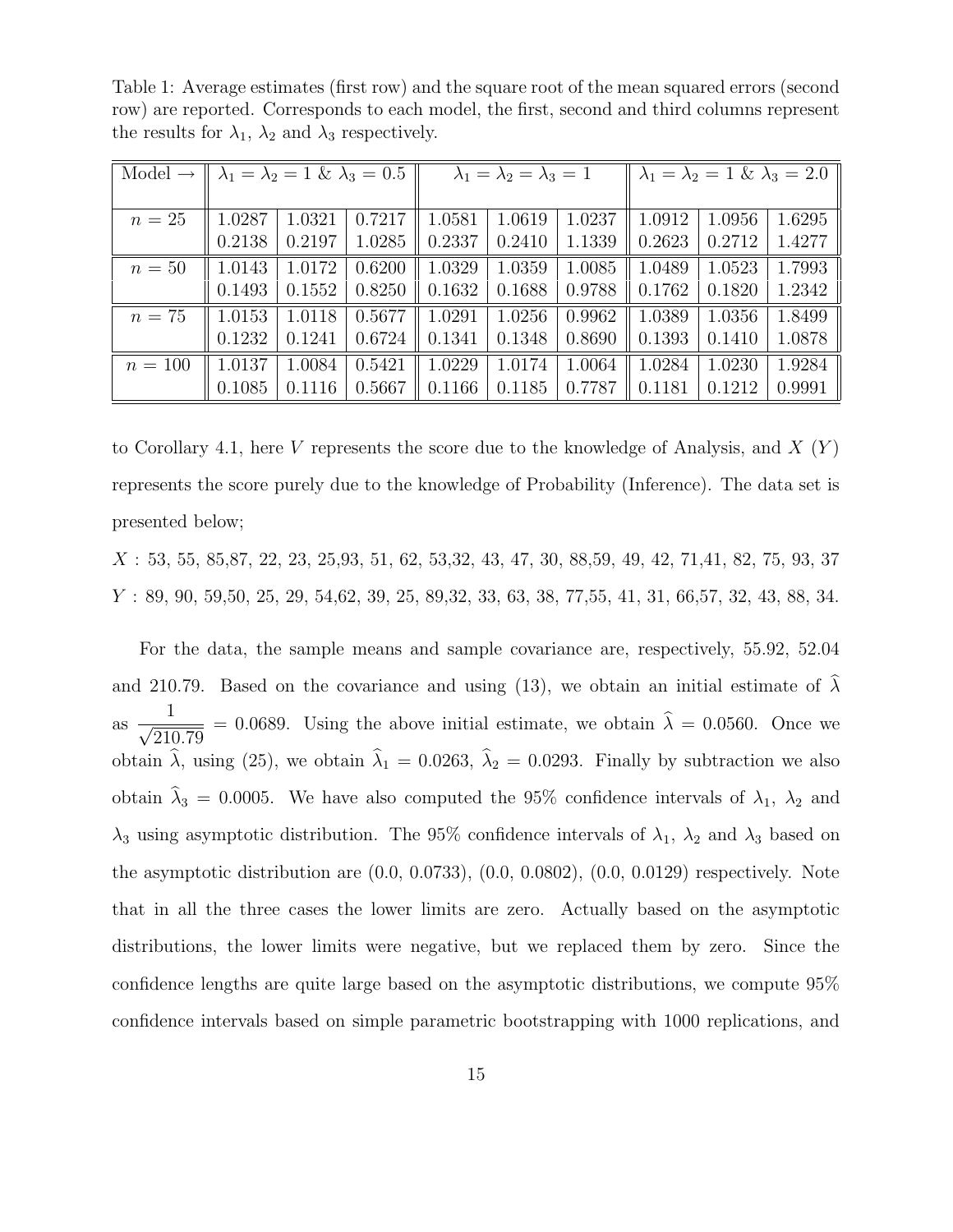the confidence intervals for  $\lambda_1$ ,  $\lambda_2$  and  $\lambda_3$  are (0.0014, 0.0671), (0.0018, 0.0718), (0.00001, 0.0015) respectively. They are significantly smaller than the corresponding confidence lengths based on asymptotic distributions.

Now we would like to see whether BWE model fits the data or not. It may be mentioned that although extensive work has been done on the goodness of fit tests for univariate continuous distribution, see for example D'Agostino and Stephens [4], not much work has been done on the multivariate continuous distributions except for the multivariate normal model, see for example Srivastava and Mudholkar [8]. Since we know that for the bivariate weighted exponential distribution, the marginals will be weighted exponential distributions, we are testing the marginals only. Although, it is not sufficient but at least it is necessary.

The Kolmogorov-Smirnov distances and the corresponding  $p$ -values (reported within brackets), between the empirical distribution function of the marginals and the estimated cumulative distribution functions based on the MLEs for X and Y are  $0.208$  (0.329) and 0.225 (0.286) respectively. Since the  $p$ -values are quite high for both the fitted marginals, we cannot reject the hypothesis that the marginals are weighted exponential distributions. It seems it is reasonable to use BWE model to analyze the above standardized data set.

# 7 Multivariate Generalization

In this section we discuss the multivariate generalization of the above model using the representation given in the Corollary 4.1. We define the  $p$ -variate distribution with weighted exponential marginals as follows. Some of the notations used in this section may be different than those used in the previous sections, but it should not create any ambiguity.

Suppose  $\lambda_1, \ldots, \lambda_{p+1}$  are  $p+1$  non-negative real numbers. Let  $U_1, \ldots, U_p$  and V be independent exponential random variables with parameters  $\lambda_1, \ldots, \lambda_p$  and  $\lambda_{p+1}$ , respectively.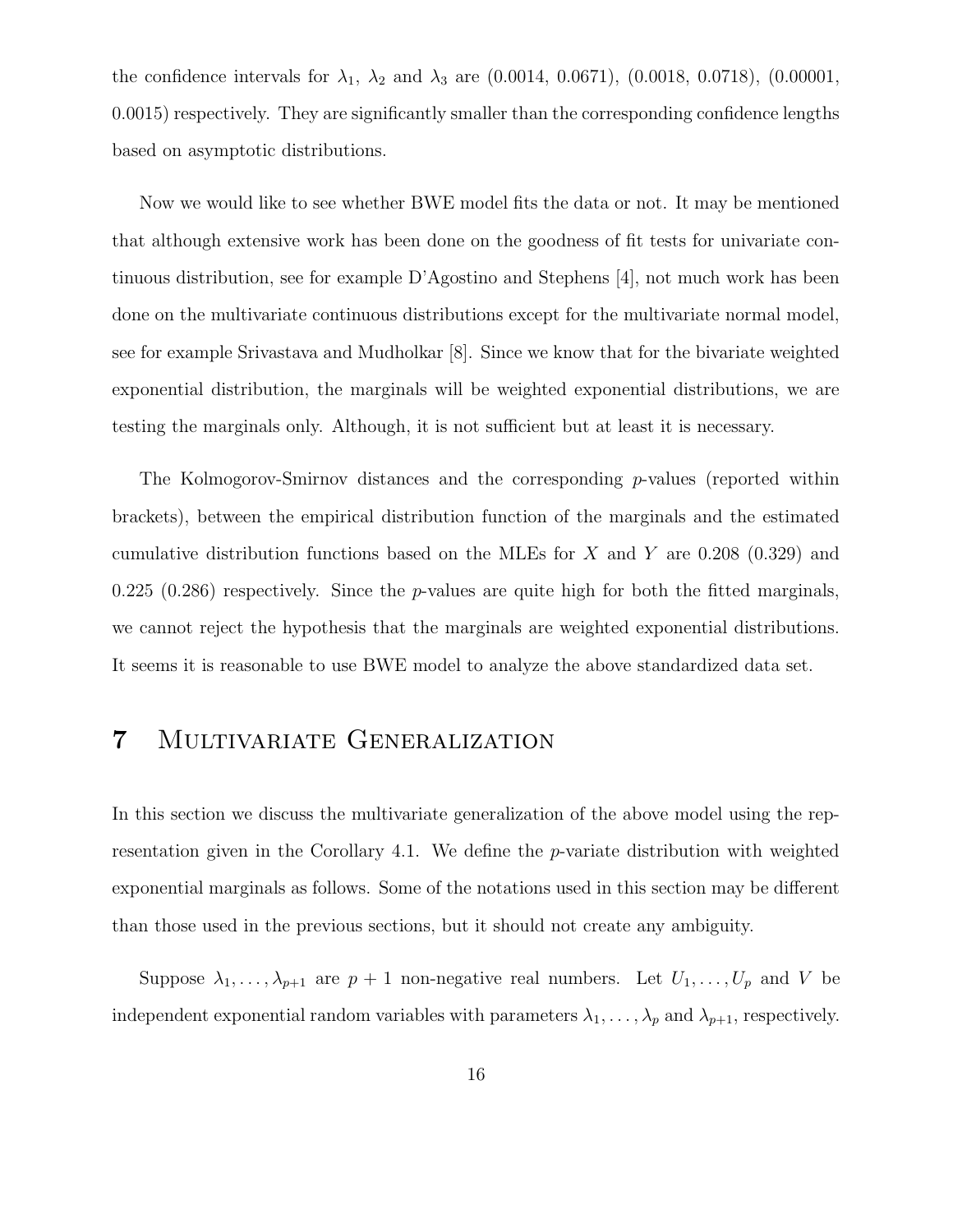Define

$$
X_1 = U_1 + V, \dots, X_p = U_p + V. \tag{27}
$$

The p-variate random vector  $(X_1, \ldots, X_p)$  is called the multivariate distribution with weighted exponential marginals and it will be denoted by  $MWE(\lambda_1, \ldots, \lambda_{p+1})$ . The joint PDF of  $(X_1, \ldots, X_p)$  can be expressed as follows.

**Theorem 7.1:** The joint PDF of  $(X_1, \ldots, X_p)$  is

$$
f_{X_1,\ldots,X_p}(x_1,\cdots,x_p) = \frac{\lambda \lambda_1 \cdots \lambda_p}{\lambda_{p+1}} e^{-\lambda x_1} \cdots e^{-\lambda_p x_p} \left(1 - e^{-\lambda_{p+1} z}\right),\tag{28}
$$

where  $z = \min\{x_1, \dots x_p\}$  and  $\lambda = \lambda_1 + \dots + \lambda_p$ .

PROOF: Using the transformation

$$
\begin{bmatrix} X_1 \\ \vdots \\ X_p \\ V \end{bmatrix} = \begin{bmatrix} 1 & 0 & \cdots & 0 & 1 \\ 0 & 1 & 0 & \cdots & 1 \\ \vdots & \ddots & \vdots & \vdots & \vdots \\ 0 & \cdots & 0 & 0 & 1 \end{bmatrix} \begin{bmatrix} U_1 \\ \vdots \\ U_p \\ V \end{bmatrix},
$$

the joint PDF of  $X_1, \dots, X_p, V$  can be obtained as

$$
f_{X_1,\cdots,X_p,V}(x_1,\cdots,x_p,v) = \lambda_1 e^{-\lambda_1(x_1-v)} \cdots \lambda_p e^{-\lambda_p(x_p-v)} \lambda e^{-\lambda v},\tag{29}
$$

for  $0 < x_1, \dots, 0 < x_p, 0 < v < z$ . Now the result can be easily obtained by integrating out  $v$  from 0 to  $z$ .

It can be easily verified that the joint MGF of  $X_1, \cdots X_p$  for  $|t_1| < \lambda_1, \cdots, |t_p| < \lambda_p$  is

$$
M_{X_1, \cdots X_p}(t_1, \cdots t_p) = \left(1 - \frac{t_1}{\lambda_1}\right)^{-1} \cdots \left(1 - \frac{t_p}{\lambda_p}\right)^{-1} \left(1 - \frac{\sum_{i=1}^p t_i}{\lambda}\right)^{-1}.
$$
 (30)

Therefore, it is immediately followed that if  $q < p$ , then  $(X_1, \dots, X_q) \sim \text{MWE}(\lambda_1, \dots, \lambda_q, \lambda)$ , where  $\lambda$  is same as defined before. Along the same line as the bivariate case the product moments of  $X_1 \cdots X_p$  can be written as a finite summation as follows:

$$
E\left(X_1^{n_1}\cdots X_p^{n_p}\right)=\sum_{i_1=0}^{n_1}\cdots\sum_{i_p=0}^{n_p}\binom{n_1}{i_1}\cdots\binom{n_p}{i_p}\frac{\Gamma(i_1+1)}{\lambda_1^{i_1}}\cdots\frac{\Gamma(i_p+1)}{\lambda_p^{i_p}}\frac{\Gamma(n-i_1-\cdots i_p+1)}{\lambda^{n-i_1-\cdots-i_p}}.
$$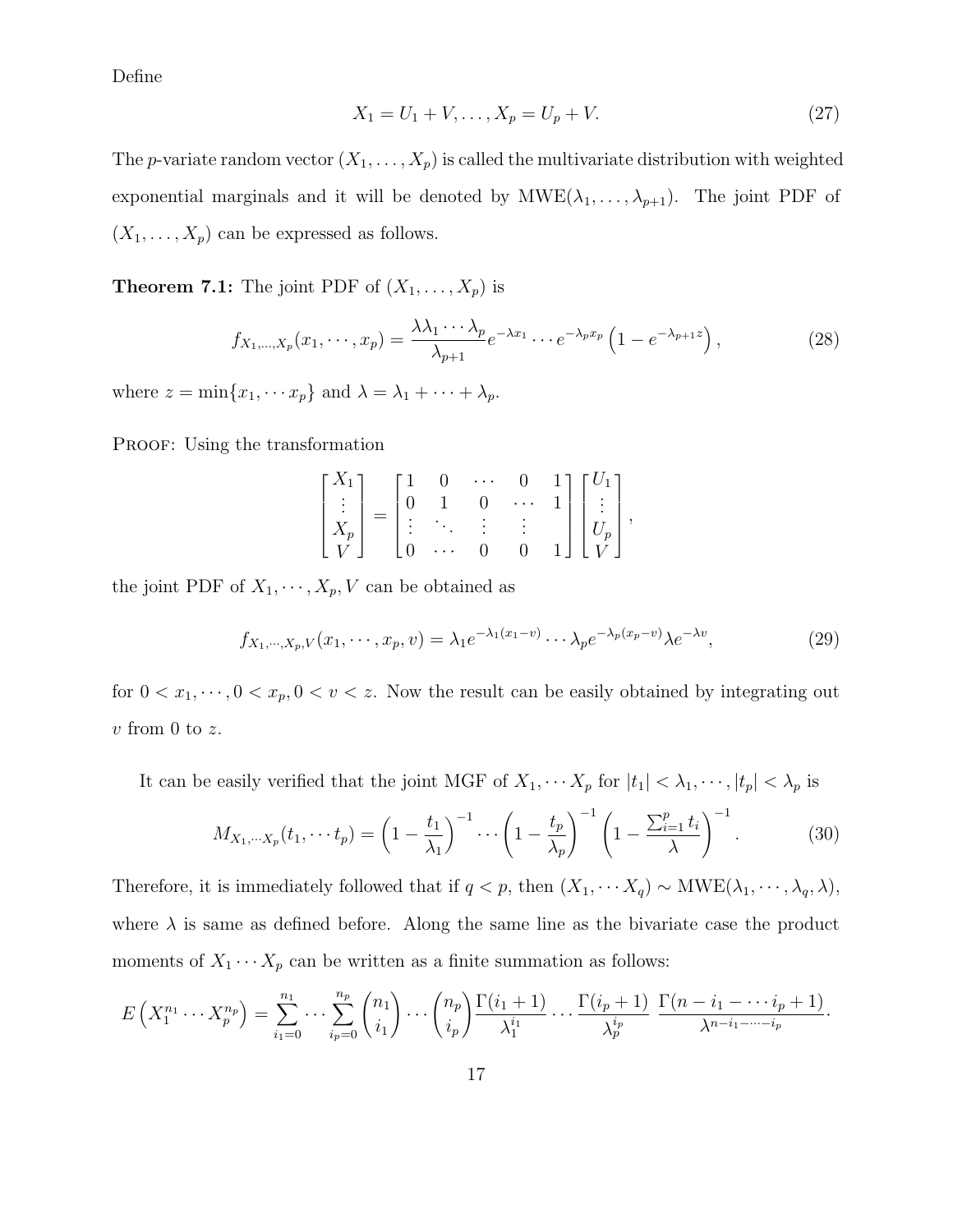It can be easily seen that

$$
P(X_1 < \min\{X_2, \cdots, X_p\}) = \frac{\lambda_1}{\lambda_1 + \cdots + \lambda_p},\tag{31}
$$

and

$$
\min\{X_1, \cdots, X_p\} \sim \text{WE}\left(\frac{\lambda_{p+1}}{\lambda_1 + \cdots + \lambda_p}, \lambda_1 + \cdots + \lambda_p\right). \tag{32}
$$

Now we would like to discuss the maximum likelihood estimators of the unknown parameters based on the sample  $\{x_{i1}, \dots, x_{ip}\}$  for  $i = 1, \dots, n$ . We use the following notations:  $\bar{x}_1 = \sum^n$  $\sum_{i=1} x_{i1}, \cdots, \bar{x}_p =$  $\sum_{n=1}^{\infty}$  $\sum_{i=1} x_{ip}$ , and  $z_i = \min\{x_{i1}, \dots, x_{ip}\}$ , for  $i = 1, \dots, n$ . Then, the loglikelihood function can be written as

$$
l(\lambda_1, \cdots, \lambda_{p+1}) = n \left[ \ln \lambda + \ln \lambda_1 + \cdots + \ln \lambda_p - \ln \lambda_{p+1} - \lambda_1 \bar{x}_1 - \cdots - \lambda_p \bar{x}_p \right] + \sum_{i=1}^n \ln \left( 1 - e^{-\lambda_{p+1} z_i} \right).
$$
\n(33)

It can be seen that the maximum likelihood estimate of  $\lambda$  can be obtained by solving the following non-linear equation;

$$
\frac{1}{\lambda} - \frac{1}{g(\lambda)} + \frac{1}{n} \sum_{i=1}^{n} \frac{z_i e^{-g(\lambda)}}{1 - e^{-\lambda g(\lambda)}} = 0,
$$
\n(34)

where

$$
g(\lambda) = \lambda \left(1 - \widehat{\lambda}_1(\lambda) - \cdots - \widehat{\lambda}_p(\lambda)\right),
$$

and

$$
\widehat{\lambda}_1(\lambda) = \frac{\lambda}{\lambda \bar{x}_1 - 1}, \cdots, \widehat{\lambda}_p(\lambda) = \frac{\lambda}{\lambda \bar{x}_p - 1}.
$$
\n(35)

Therefore, it is clear that the MLEs of the unknown parameters can be obtained by solving only one non-linear equation. Once  $\hat{\lambda}$  is obtained from (34) all the other estimators can be easily obtained from (35).

Now we provide the asymptotic distribution of the MLEs. We have the following result:

**Theorem 7.2:** If  $\lambda_1, \dots, \lambda_{p+1}$  are the MLEs of  $\lambda_1, \dots, \lambda_{p+1}$  respectively, then

$$
\sqrt{n}\left(\widehat{\lambda}_1-\lambda_1,\cdots\widehat{\lambda}_{p+1}-\lambda_{p+1}\right)\stackrel{d}{\to}N_{p+1}\left(0,I^{-1}\right).
$$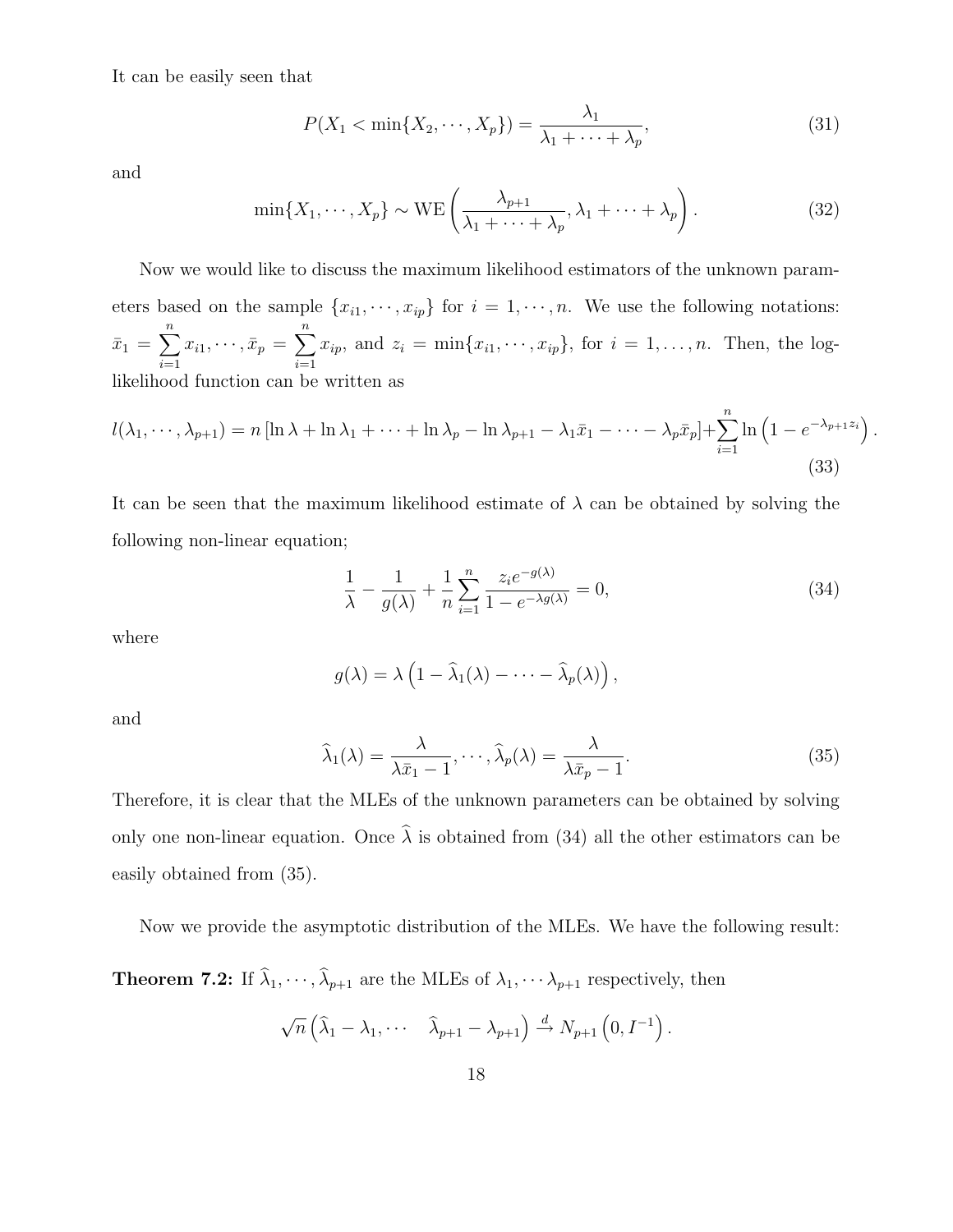Here  $N_{p+1}$   $(0, I^{-1})$  is a (p+1)-variate normal distribution with mean 0 and the dispersion matrix  $I^{-1}$ , where the elements of  $I = (I_{ij})$  are as follows:

$$
I_{11} = \frac{1}{\lambda^2} + \frac{1}{\lambda_1^2}, \quad \cdots \quad I_{pp} = \frac{1}{\lambda^2} + \frac{1}{\lambda_p^2},
$$

$$
I_{(p+1)(p+1)} = \frac{1}{\lambda^2} - \frac{1}{\lambda_{p+1}^2} + \frac{\lambda(\lambda_1 + \cdots + \lambda_p)}{\lambda_{p+1}} \int_0^\infty \frac{x^2 e^{-\lambda x}}{1 - e^{-\lambda_{p+1}x}} dx,
$$

$$
I_{ij} = \frac{1}{\lambda^2} \quad \text{for} \quad i \neq j.
$$

PROOF: The proof follows using the standard arguments of a regular family. In calculating the expected Fisher information matrix, (32) becomes useful.

### 8 CONCLUSIONS

In this paper we have considered a new absolute continuous bivariate distribution which has three parameters and its marginals have weighted exponential distributions, recently proposed by Gupta and Kundu [6]. This new bivariate distribution has several interesting properties and it can be used as an alternative to the several three-parameter absolute continuous bivariate distribution, like Block and Basu bivariate distribution [3]. The generation of random samples from the proposed bivariate distribution is very simple, and therefore Monte Carlo simulations or the parametric bootstrapping can be performed very easily for different statistical inference purposes. It is observed that the maximum likelihood estimates of the unknown parameters can be obtained by solving one non-linear equation and Monte Carlo simulations indicate that the performance of the MLEs are quite satisfactory. Preliminary data analysis indicates that the performance of the confidence intervals based on asymptotic distribution is not very satisfactory, although the parametric bootstrapping seems to work quite well.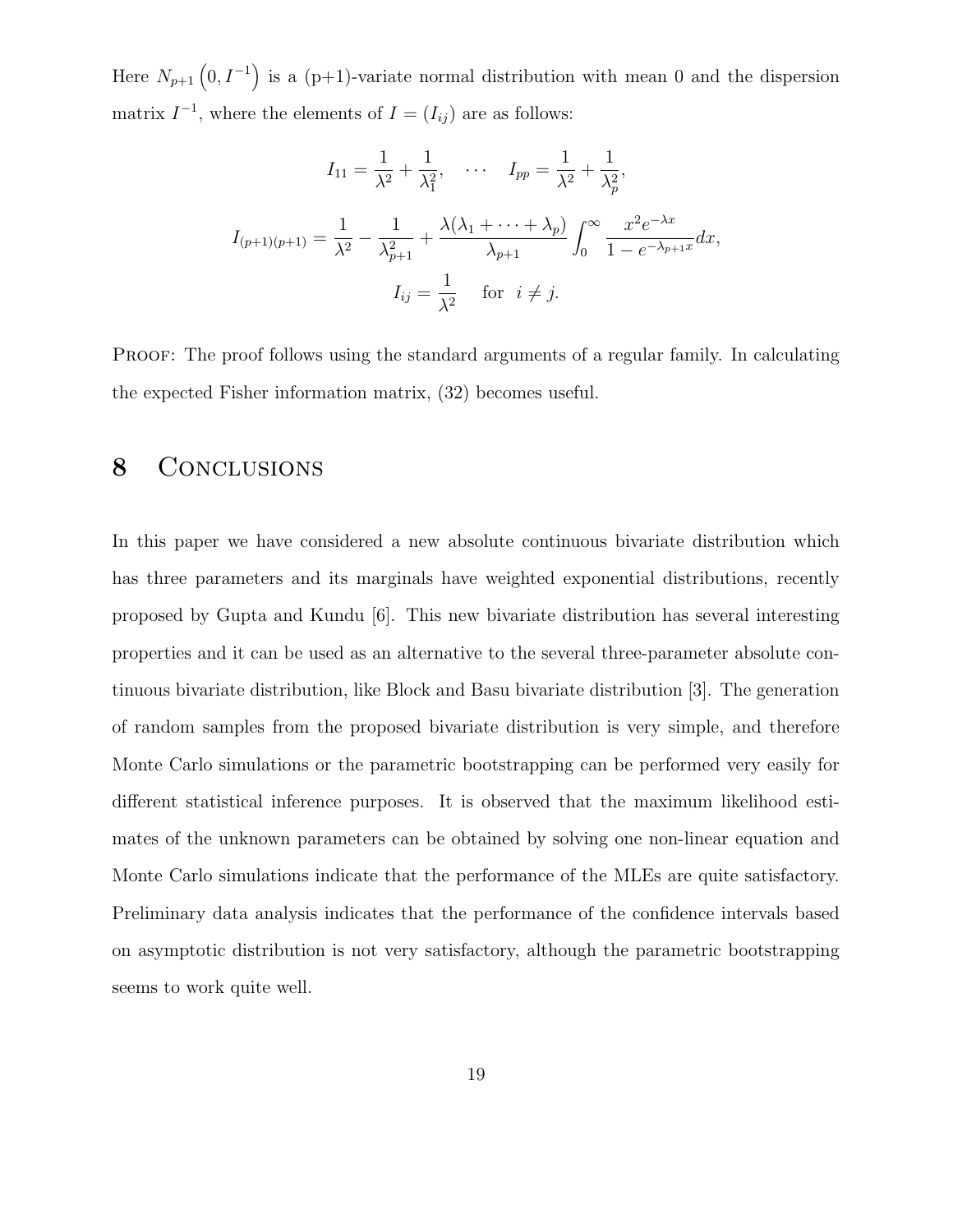We have generalized the proposed bivariate model to the multivarite case and it is observed even the multivarite distribution also enjoys several interesting properties, similarly as the bivariate model. The most striking feature of the  $p$  variate distribution is, although it has  $p+1$  parameters, but the MLEs of the unknown parameters can be obtained by solving only one non-linear equation. Therefore the proposed multivarite model can be easily used for analyzing higher dimensional data.

#### Acknowledgements

The authors would like to thank the referees for their helpful comments which improved significantly the earlier draft of the paper.

### References

- [1] Arnold, B. C. and Beaver, R. J. (2000), "Hidden truncation model", Sankhya, Ser. A, vol. 62, 23 - 35.
- [2] Azzalini, A. (1985), "A class of distributions which includes the normal ones", Scandinavian Journal of Statistics, vol. 12, 171 - 185.
- [3] Block, H. and Basu, A. P. (1974), "A continuous bivariate exponential extension", Journal of the American Statistical Association, vol. 69, 1031 - 1037.
- [4] D'Agostino, R. B. and Stephens, M.A. (1986), Goodness-of-fit techniques, Marcel and Dekker, New York.
- [5] Genton, M. G. (ed.) (2004), Skew-Elliptical Distributions and their Applications: A Journey Beyond Normality, Chapman and Hall/CRS, New York.